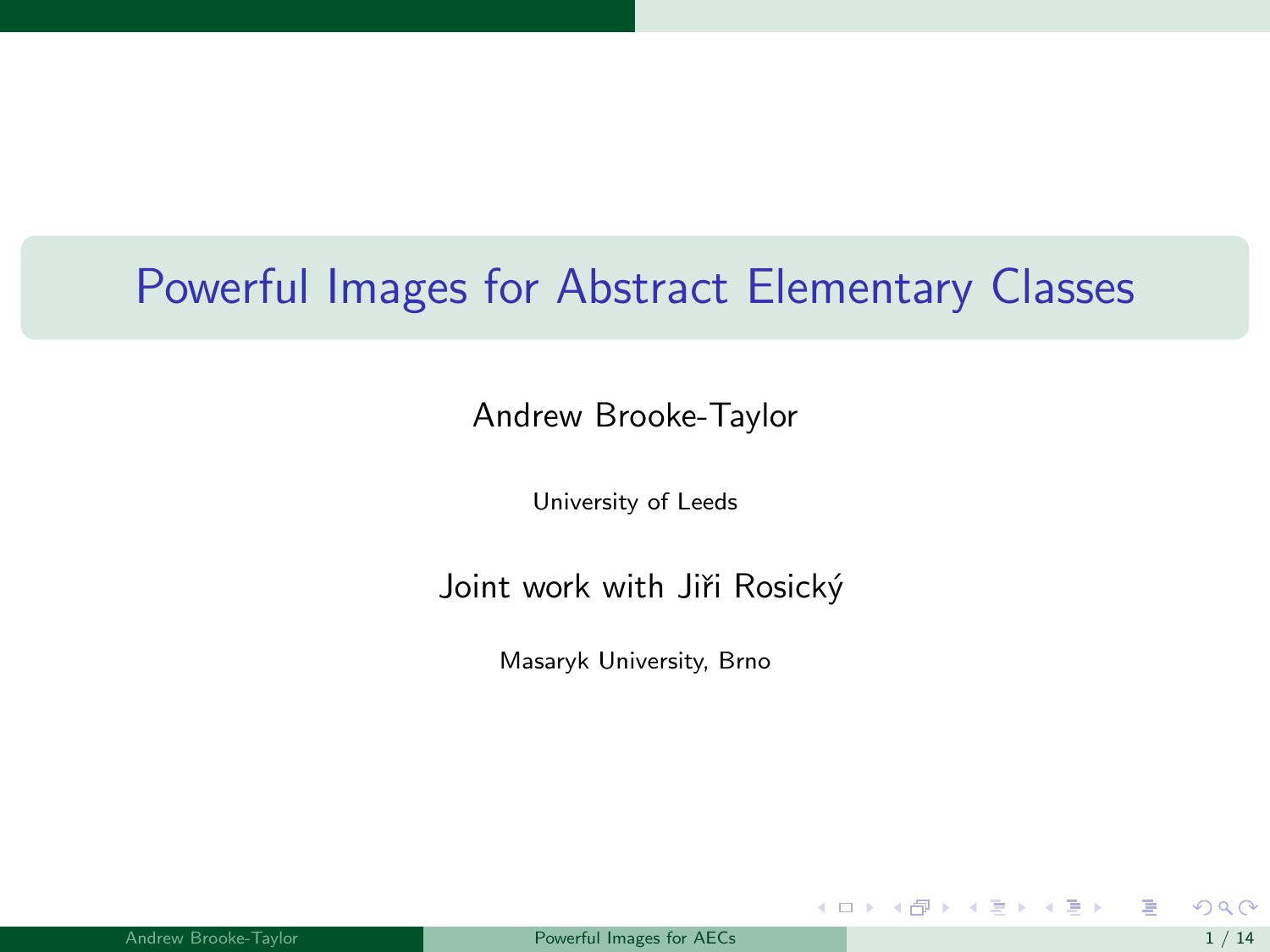## <span id="page-1-0"></span>Two approaches to extending Model Theory

Classical model theory is a very successful area, but there are many interesting categories of structures just out of reach of the first order framework.

イロト イ押 トイヨ トイヨ トー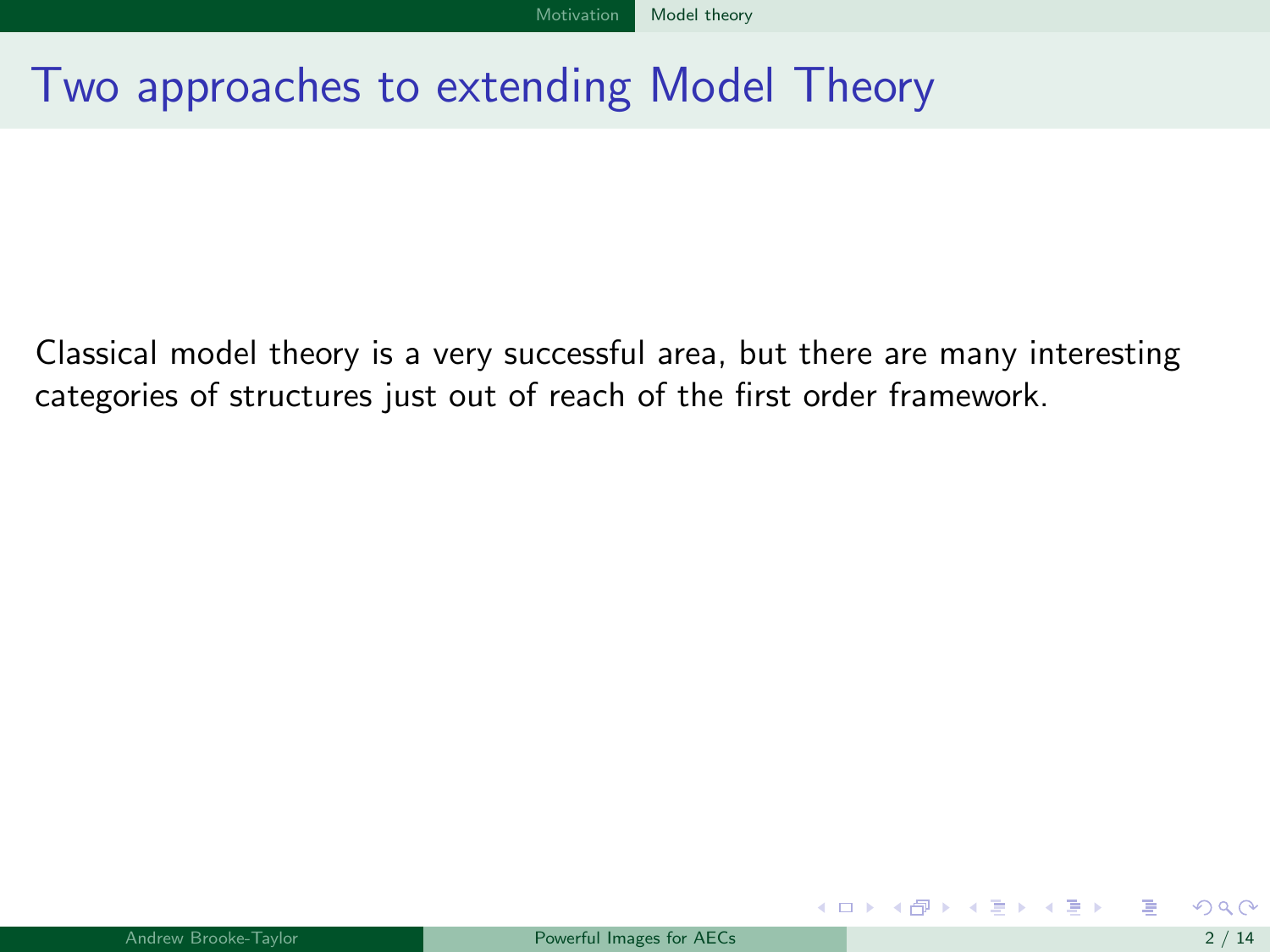## <span id="page-2-0"></span>Two approaches to extending Model Theory

Classical model theory is a very successful area, but there are many interesting categories of structures just out of reach of the first order framework.

Two approaches to generalising:

Makkai-Paré: Accessible categories Shelah: Abstract Elementary Classes

 $\left\{ \begin{array}{ccc} 1 & 0 & 0 \\ 0 & 1 & 0 \end{array} \right.$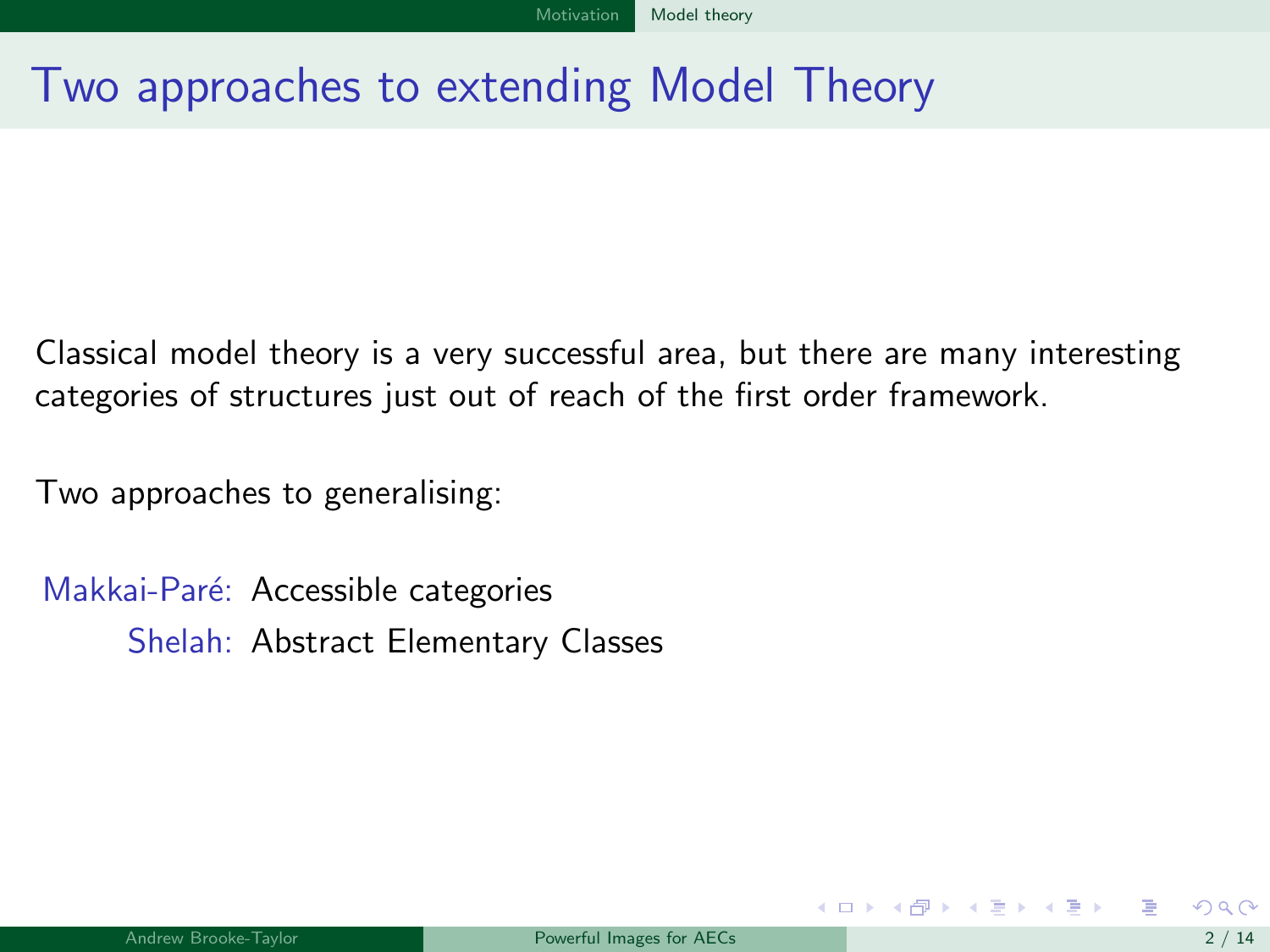<span id="page-3-0"></span>Idea: generalise the properties of categories of first order structures with elementary embeddings between them.

メロメ メ御き メミメ メミメ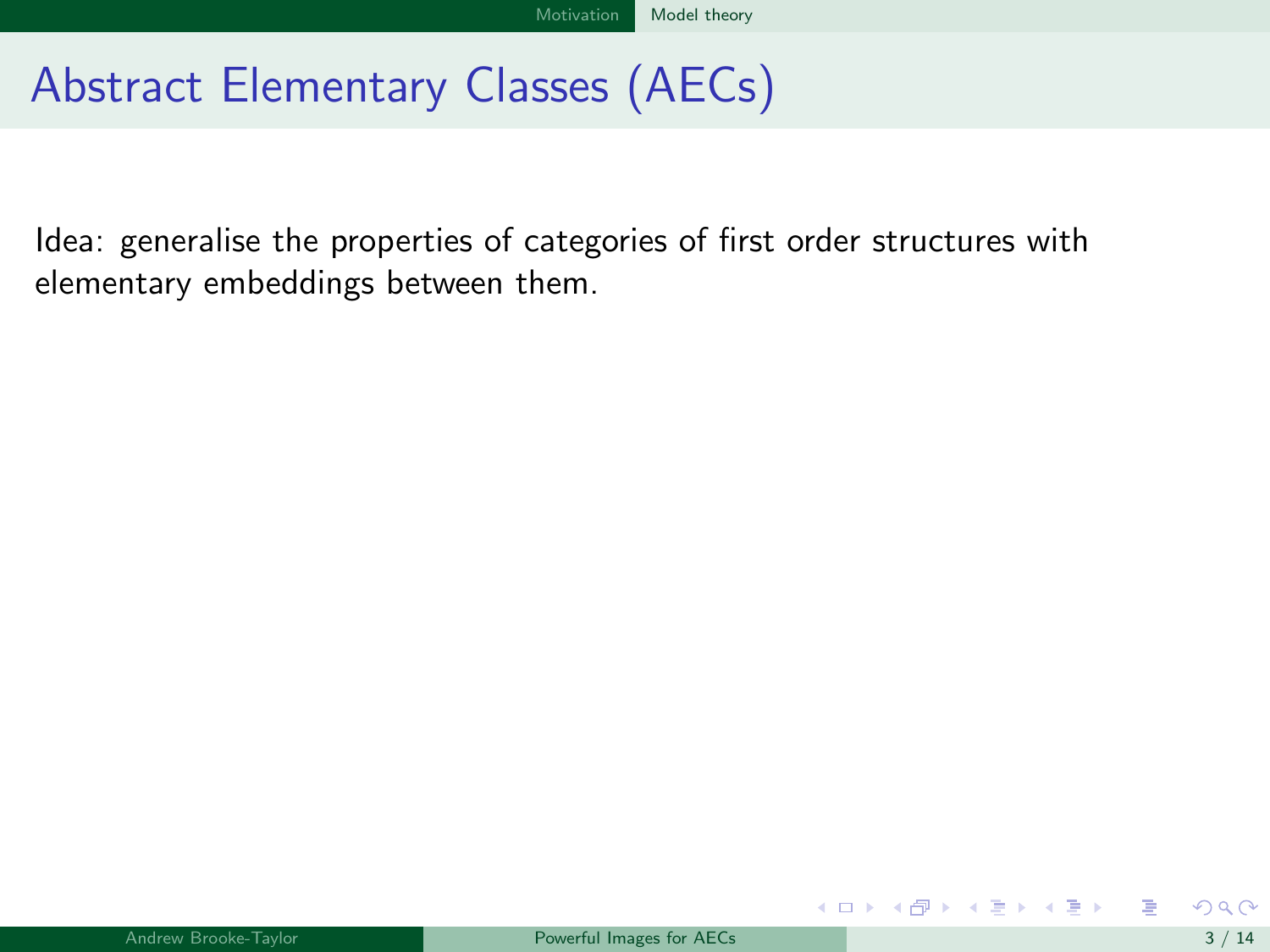<span id="page-4-0"></span>Idea: generalise the properties of categories of first order structures with elementary embeddings between them.

In this talk, for a language L and L-structures M and N, we'll write  $M \subset I$  N to mean M is an *I*-substructure of N.

メロメ メ御き メミメ メミメー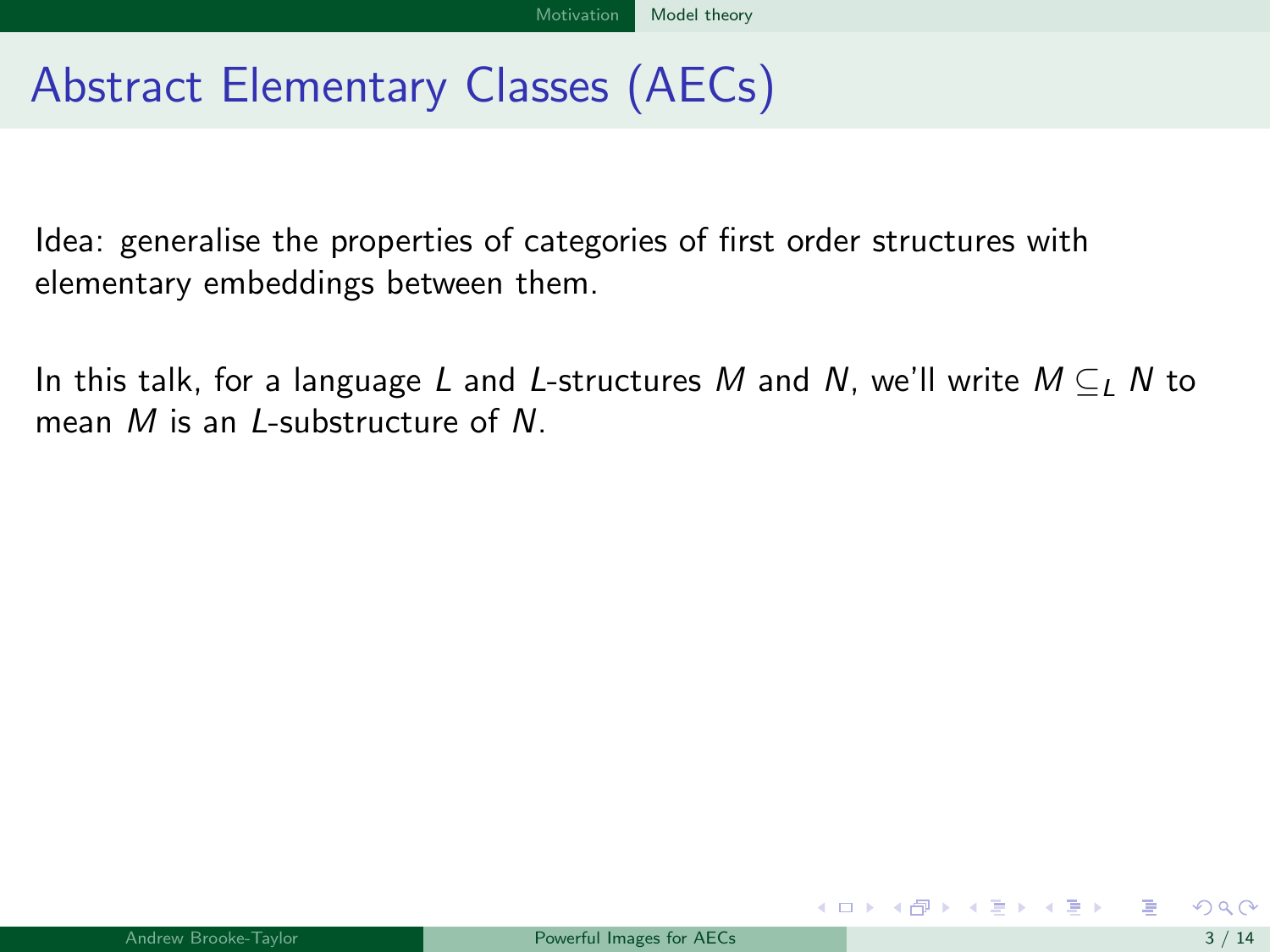<span id="page-5-0"></span>Idea: generalise the properties of categories of first order structures with elementary embeddings between them.

In this talk, for a language L and L-structures M and N, we'll write  $M \subset I$ , N to mean M is an L-substructure of N.

A pair  $(K, \leq)$  is an abstract elementary class if:

**1 K** is a class of *L*-structures for a fixed language  $L = L(K)$ .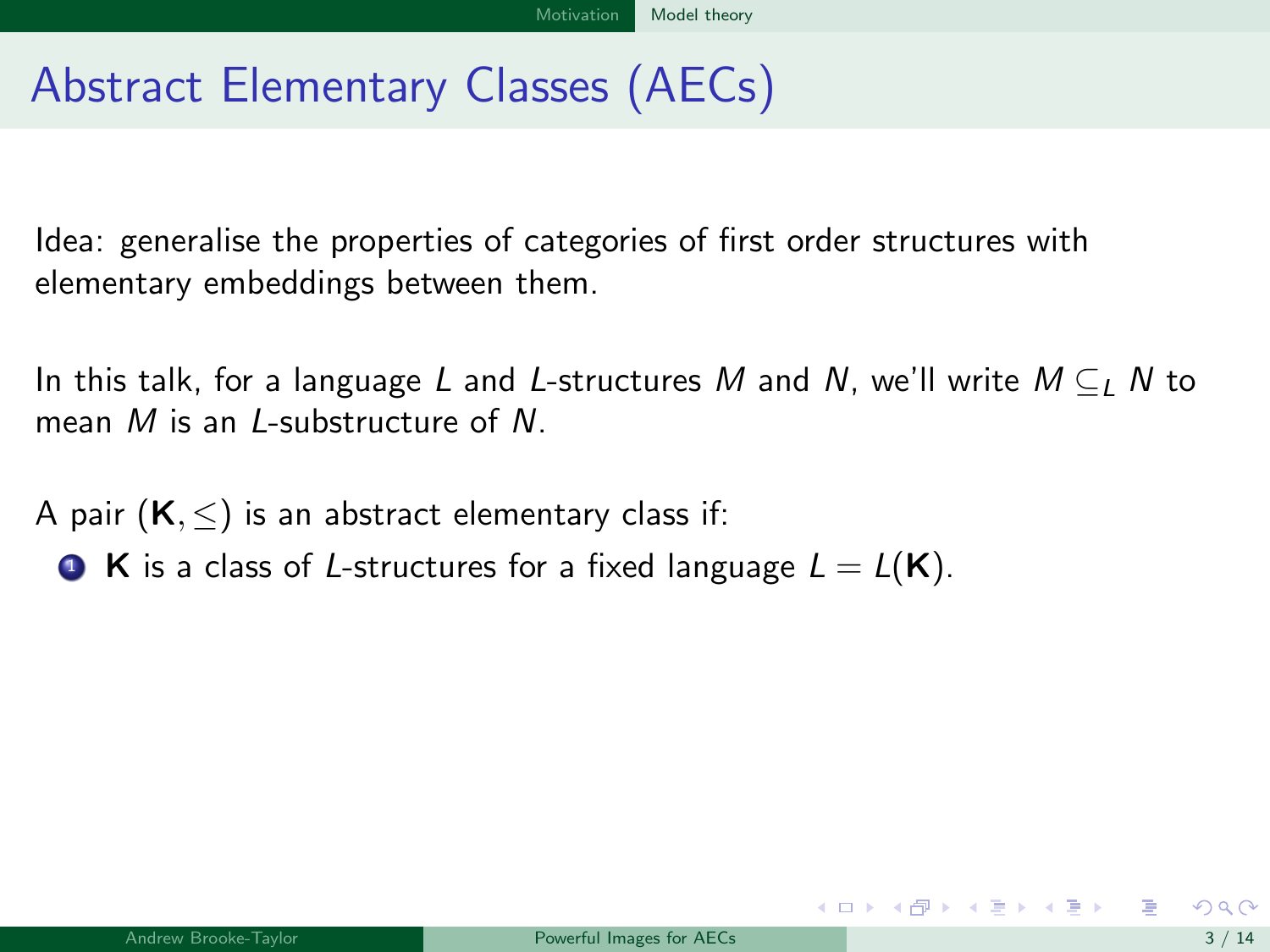<span id="page-6-0"></span>Idea: generalise the properties of categories of first order structures with elementary embeddings between them.

In this talk, for a language L and L-structures M and N, we'll write  $M \subset I$ , N to mean M is an *I*-substructure of N.

A pair  $(K, \leq)$  is an abstract elementary class if:

- **1 K** is a class of *L*-structures for a fixed language  $L = L(K)$ .
- **2**  $\leq$  is a reflexive and transitive binary relation on **K**.
- **3** For M and N in K, if  $M \leq N$  then  $M \subseteq I$ , N.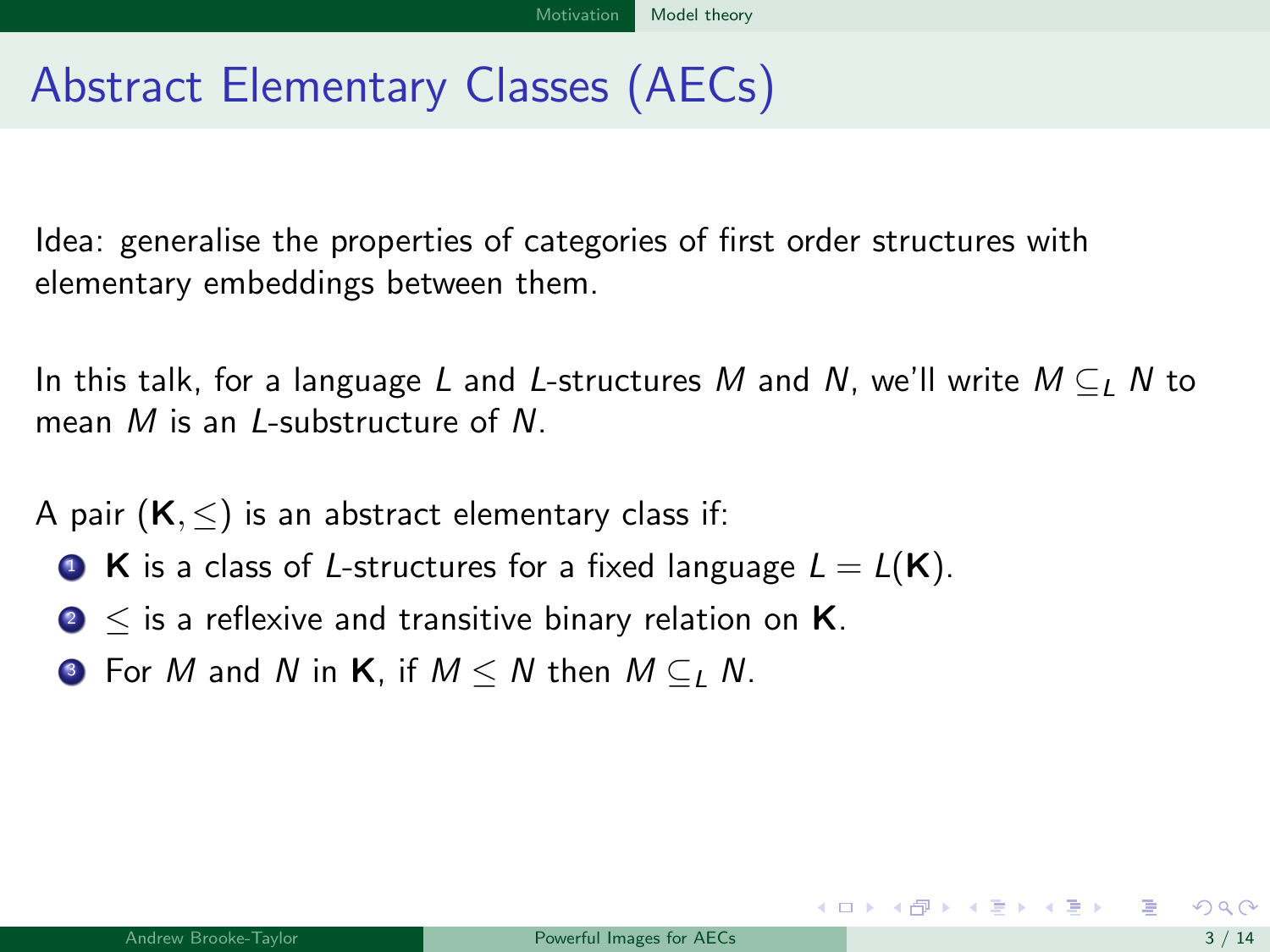<span id="page-7-0"></span>Idea: generalise the properties of categories of first order structures with elementary embeddings between them.

In this talk, for a language L and L-structures M and N, we'll write  $M \subset I$ , N to mean M is an *I*-substructure of N.

A pair  $(K, \leq)$  is an abstract elementary class if:

- **1 K** is a class of *L*-structures for a fixed language  $L = L(K)$ .
- **2**  $\leq$  is a reflexive and transitive binary relation on **K**.
- **3** For M and N in K, if  $M \leq N$  then  $M \subseteq I$  N.
- $\bullet$  Both **K** and  $\le$  are closed under isomorphism: if  $M, N \in \mathbf{K}$ ,  $M \le N$  and  $f: N \cong N'$ , then  $f''M$  and  $N'$  are in  $\mathsf{K}$ , and  $f''M \leq N$ .

. . . continued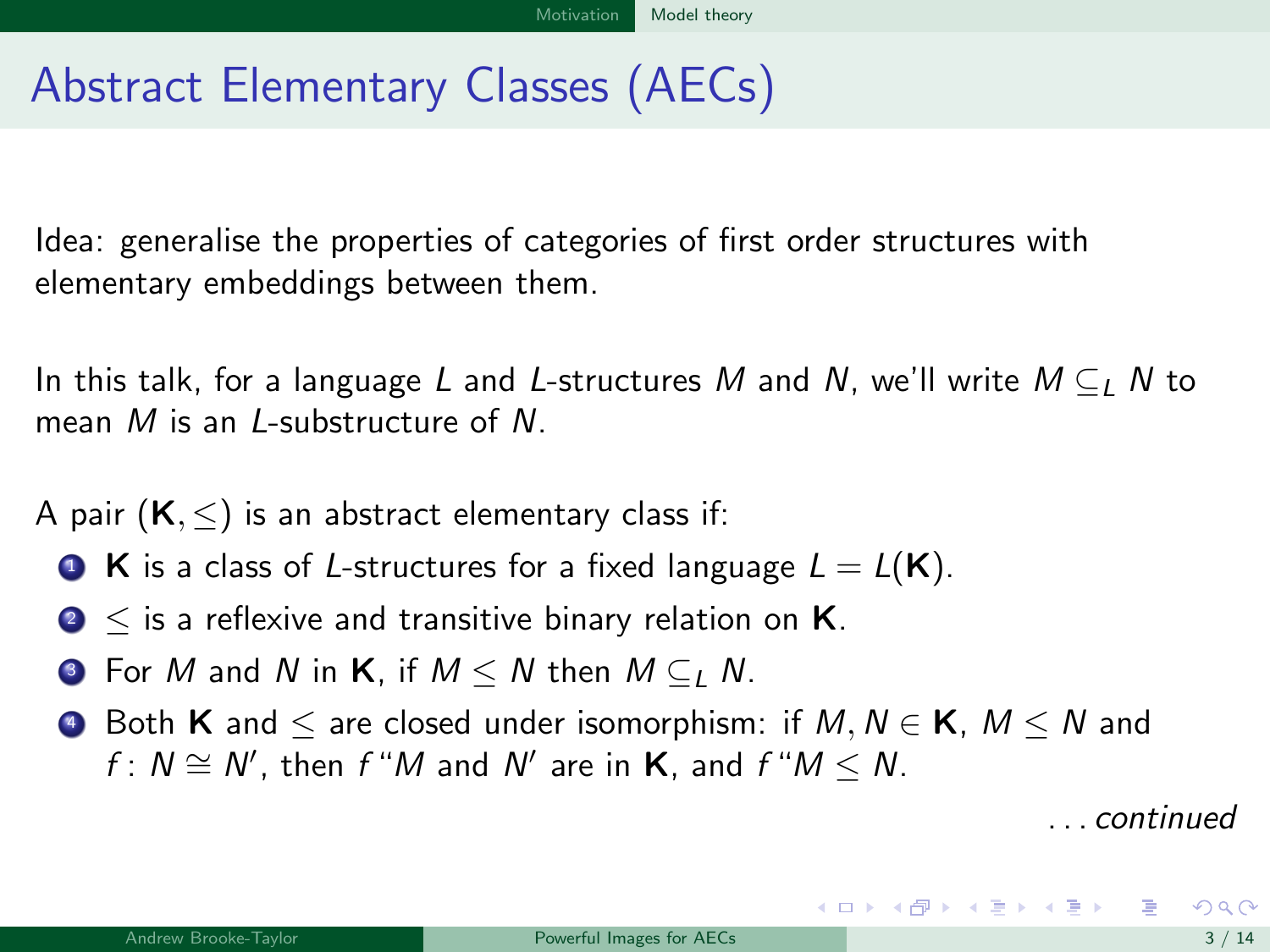- <span id="page-8-0"></span> $\bullet$  (Coherence axiom) If  $M_0, M_1, M_2 \in \mathsf{K}$ ,  $M_0 \subseteq_L M_1 \leq M_2$ , and  $M_0 \leq M_2$ , then  $M_0 \leq M_1$ .
- $\bullet$  (*Tarki-Vaught chain axioms*) If  $\delta$  is a limit ordinal and  $\langle M_i \mid i < \delta \rangle$  is a  $\le$ -increasing chain of members of **K**, then
	- ${\bf M}_\delta:=\bigcup_{i<\delta}M_i\in \mathsf{K},$
	- **2**  $M_i \leq M_\delta$  for all  $i \leq \delta$ , and
	- **a** if  $N \in \mathbf{K}$  and  $M_i \leq N$  for all  $i < \delta$  then  $M_{\delta} \leq N$ .

K ロ ▶ K @ ▶ K 경 ▶ K 경 ▶ ...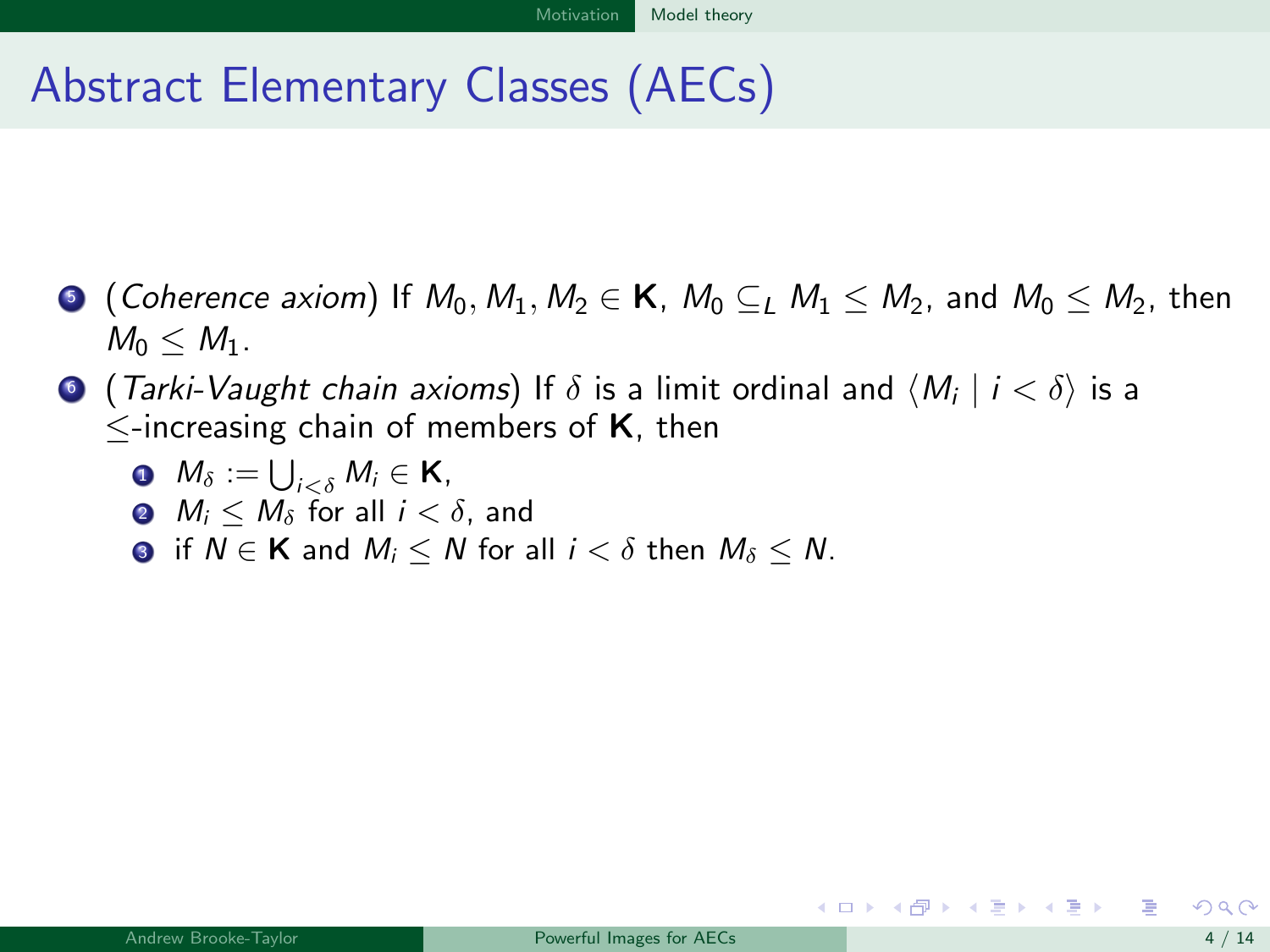- <span id="page-9-0"></span>**•** (Coherence axiom) If  $M_0, M_1, M_2 \in \mathbf{K}$ ,  $M_0 \subset M_1 \subset M_2$ , and  $M_0 \subset M_2$ , then  $M_0 \leq M_1$ .
- $\bullet$  (*Tarki-Vaught chain axioms*) If  $\delta$  is a limit ordinal and  $\langle M_i \mid i < \delta \rangle$  is a  $\le$ -increasing chain of members of **K**, then
	- ${\bf M}_\delta:=\bigcup_{i<\delta}M_i\in \mathsf{K},$
	- **2**  $M_i \leq M_\delta$  for all  $i \leq \delta$ , and
	- **a** if  $N \in \mathbf{K}$  and  $M_i \leq N$  for all  $i < \delta$  then  $M_\delta \leq N$ .
- **●** (Löwenheim-Skolem-Tarski axiom) There is a cardinal  $\mu \geq ||L(K)|| + \aleph_0$  such that for every  $M \leq K$  and every  $A \subseteq |M|$ , there exists  $M_0 \leq M$  in K such that  $A \subseteq |M|$  and  $||M_0|| \leq \mu + ||A||$ . We define the Löwenheim-Skolem-Tarski number of **K**,  $LS(K)$ , to be the least such  $\mu$ .

K ロンス 御 > ス ヨ > ス ヨ > 一 ヨ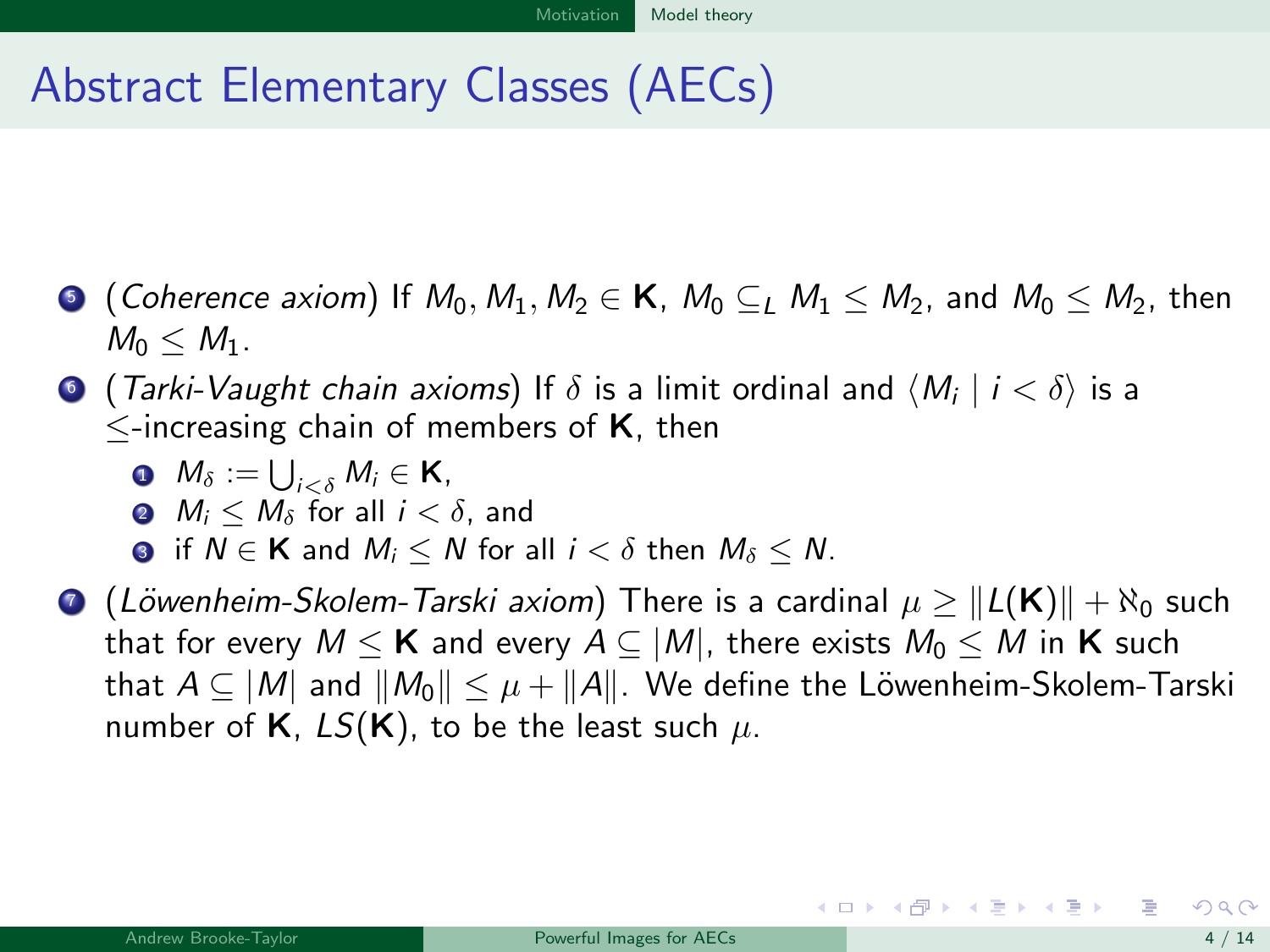### <span id="page-10-0"></span>**Examples**

The class of models of a sentence of first order logic, or of any countable fragment of the infinitary logic  $L_{\omega_1,\omega}$ , with the associated notion of elementary submodel as ≤.

メロメ メ御き メミメ メミメー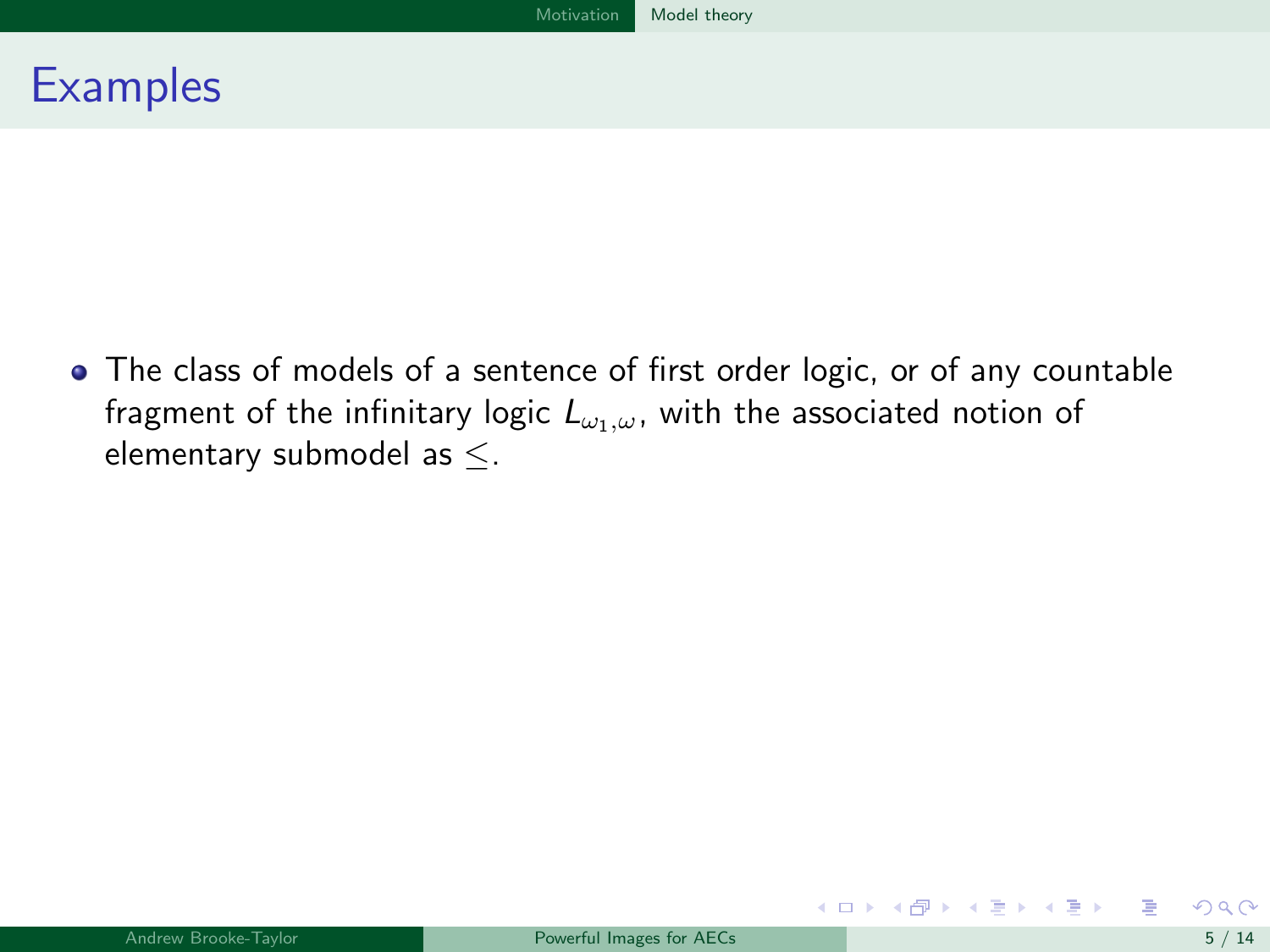### <span id="page-11-0"></span>**Examples**

- The class of models of a sentence of first order logic, or of any countable fragment of the infinitary logic  $L_{\omega_1,\omega}$ , with the associated notion of elementary submodel as ≤.
- Any class of models closed under elementary equivalence, with elementary submodel as ≤. Eg: Artinian rings.

メロメ メ都 メメ 君 メメ 君 メー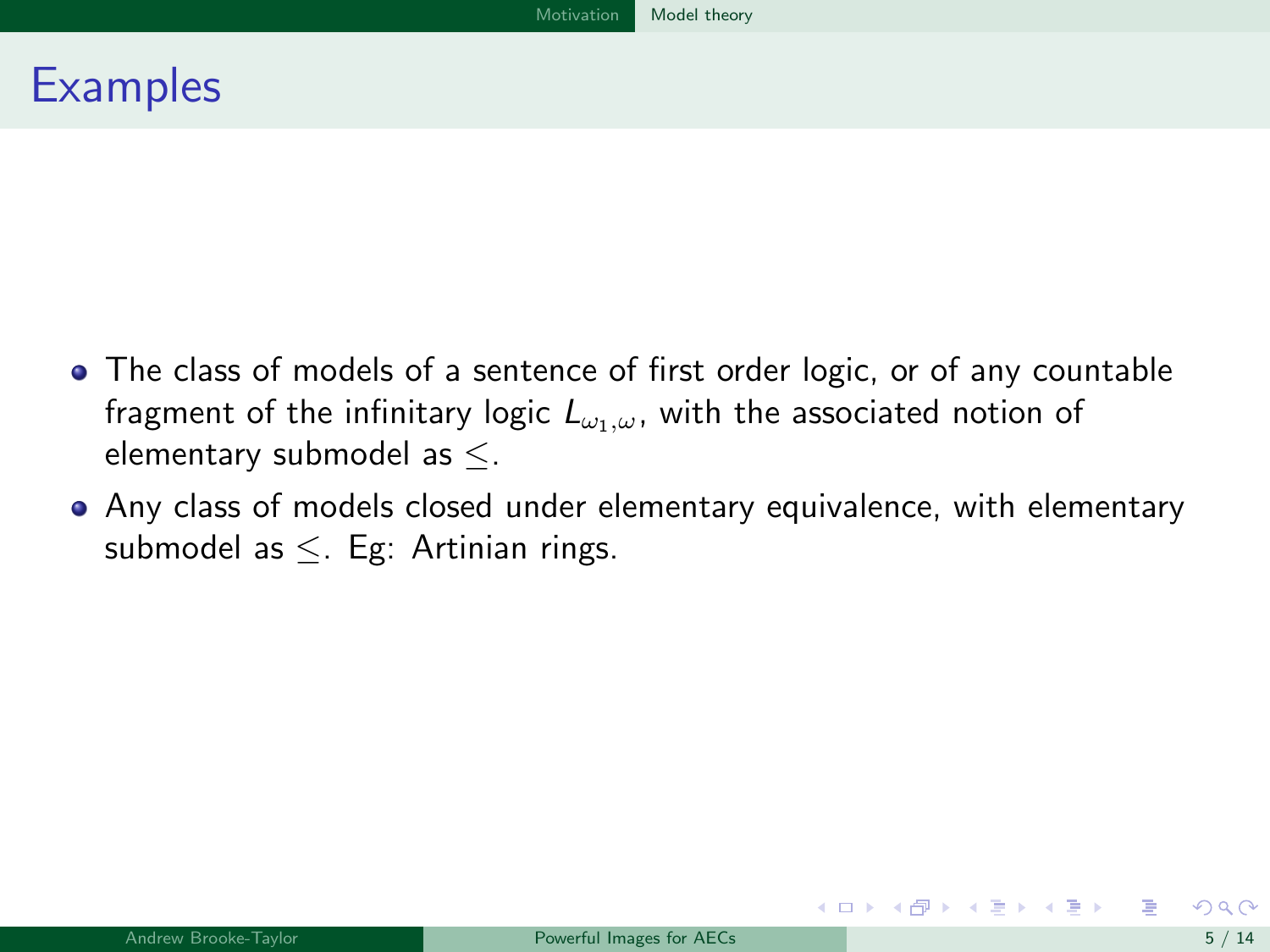### <span id="page-12-0"></span>**Examples**

- The class of models of a sentence of first order logic, or of any countable fragment of the infinitary logic  $L_{\omega_1,\omega}$ , with the associated notion of elementary submodel as ≤.
- Any class of models closed under elementary equivalence, with elementary submodel as ≤. Eg: Artinian rings.
- $\bullet$   $\omega_1 + 1$  as **K**, usual ordinal ordering as  $\leq$ .

イロト イ何 ト イヨ ト イヨ トー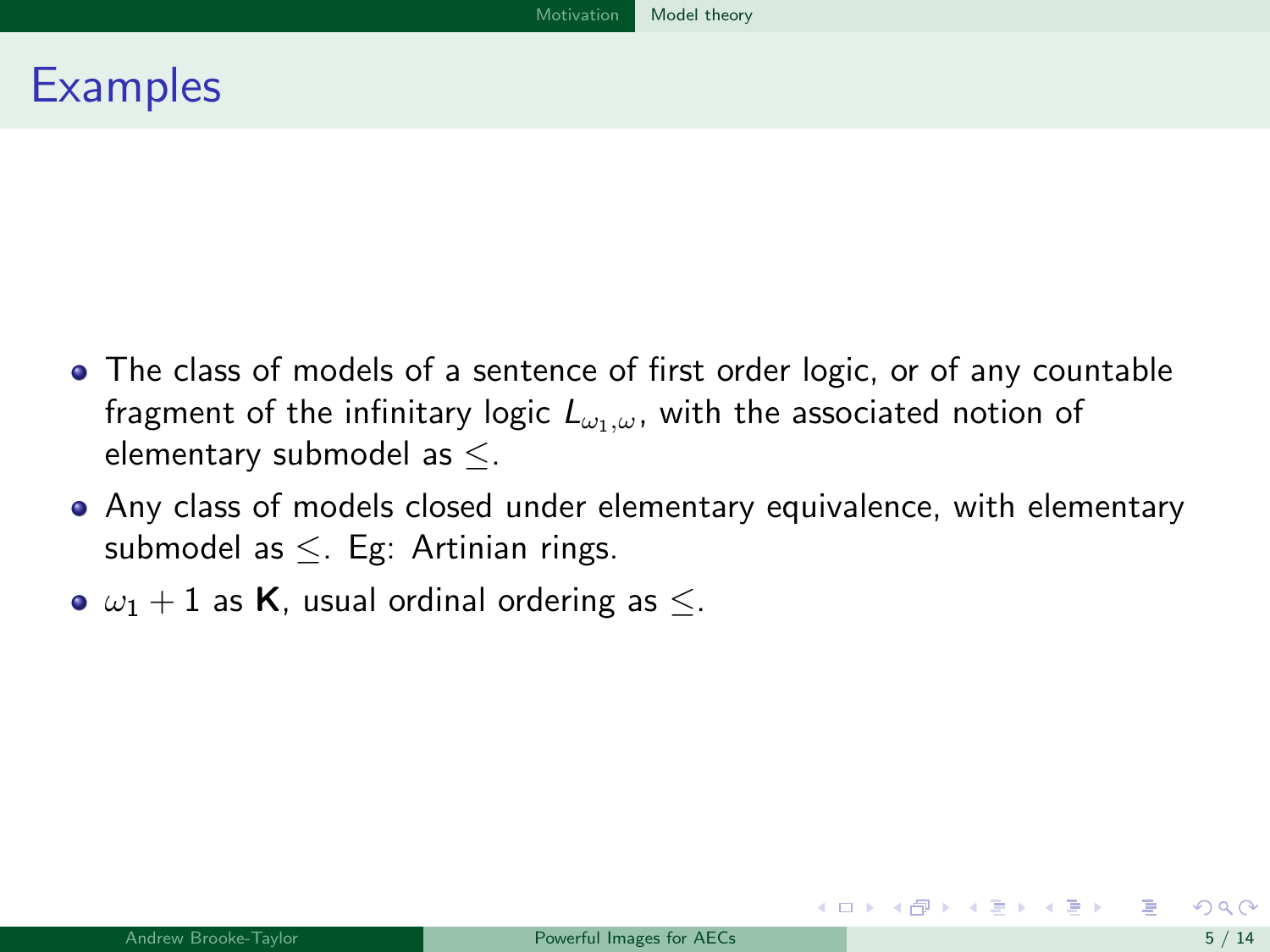<span id="page-13-0"></span>A theorem of classical model theory:

### Theorem (Morley)

If a first order theory for a countable language has exactly 1 model up to isomorphism of some uncountable cardinality, then in every uncountable cardinality it has exactly 1 model up to isomorphism.

メロメ メ都 メメ 君 メメ ヨメ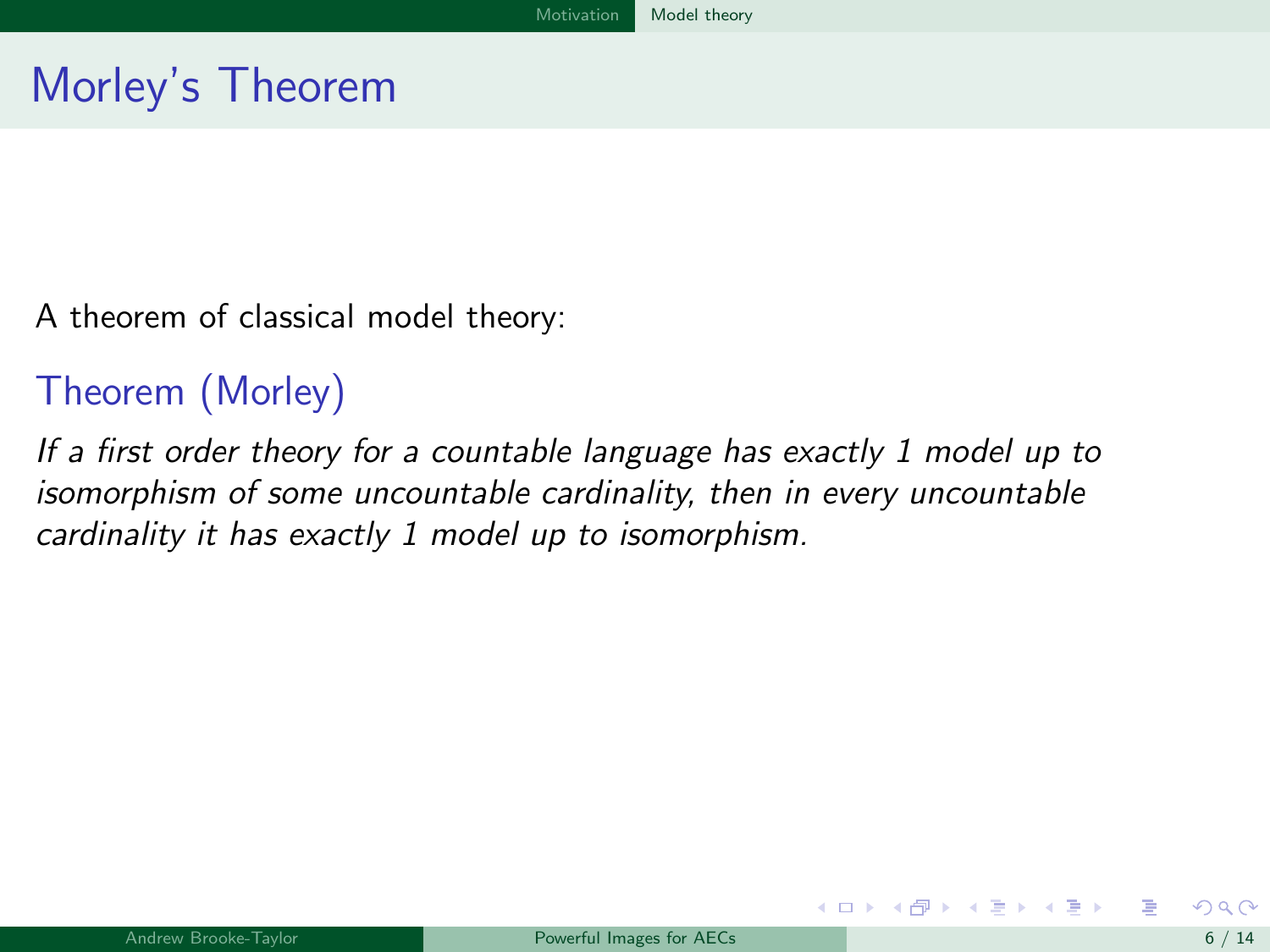<span id="page-14-0"></span>A theorem of classical model theory:

### Theorem (Morley)

If a first order theory for a countable language has exactly 1 model up to isomorphism of some uncountable cardinality, then in every uncountable cardinality it has exactly 1 model up to isomorphism.

## Conjecture (Shelah)

An analogous statement should be true for AECs.

メロト メ御 トメ 君 トメ 君 トー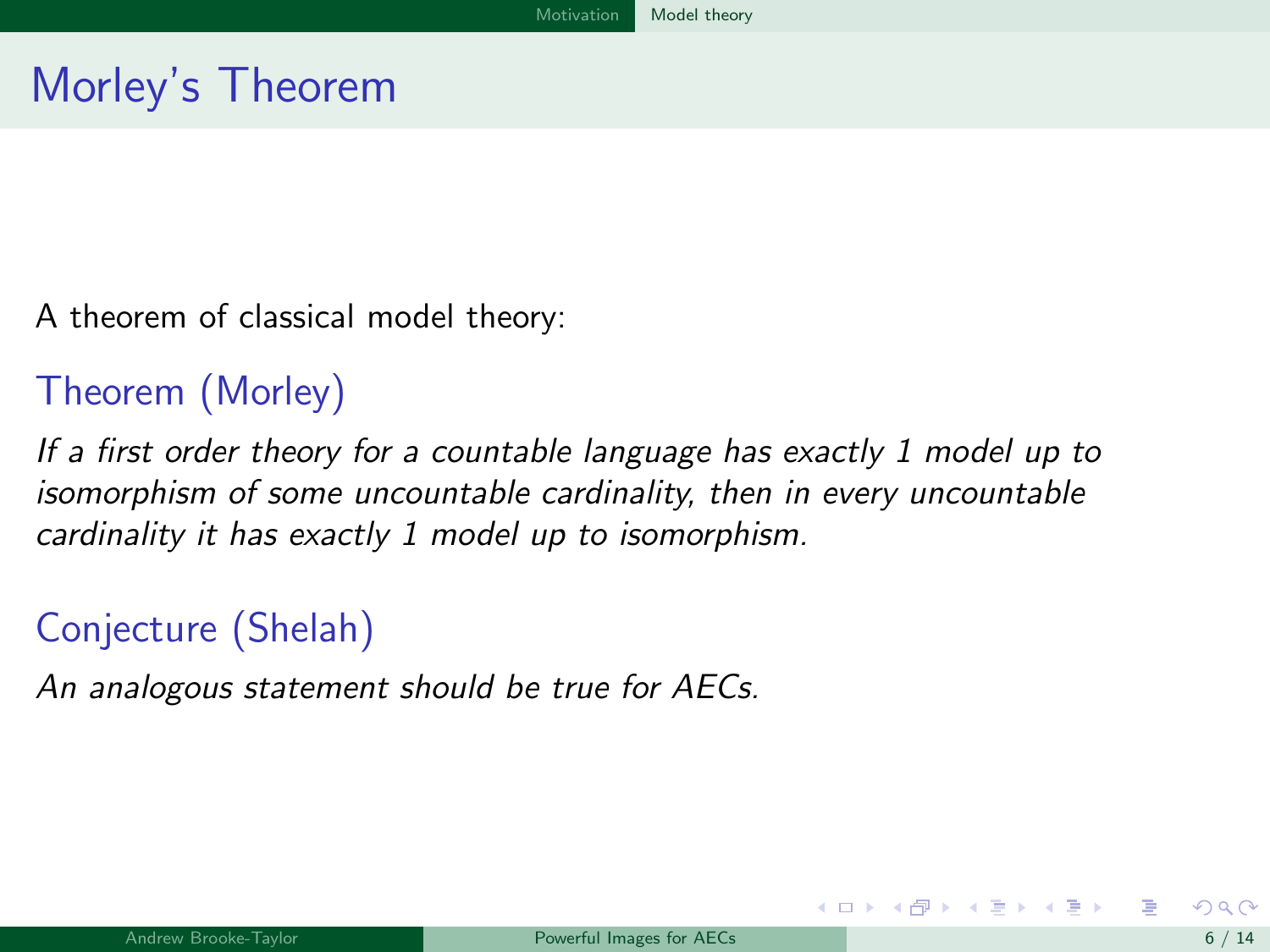<span id="page-15-0"></span>(Grossberg & VanDieren 2006) Any tame AEC (with some other standard assumptions) admits a generalisation of Morley's categoricity theorem, with a caveat about the starting cardinality:

メロト メ御 トメ 君 トメ 君 トー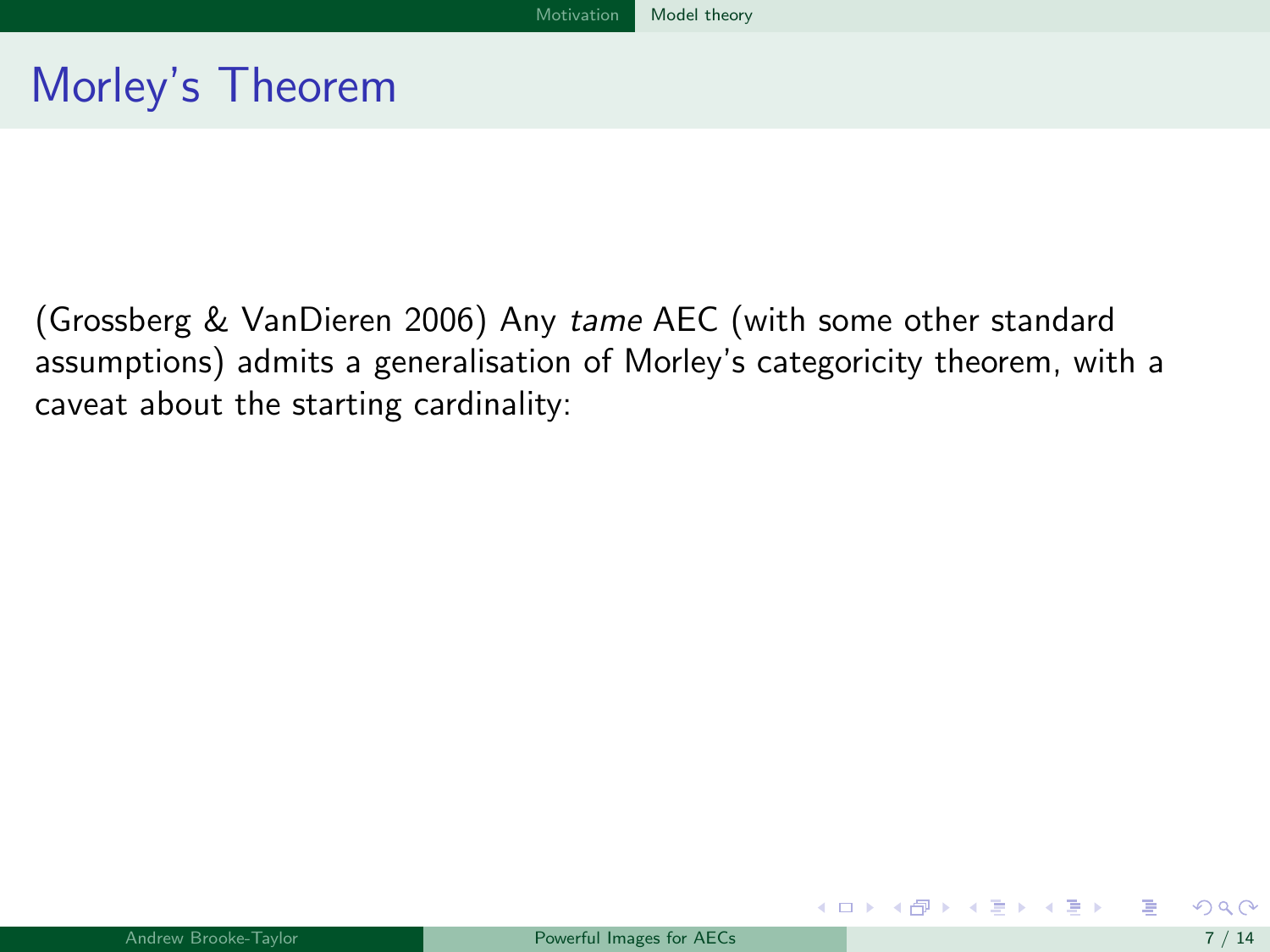<span id="page-16-0"></span>(Grossberg & VanDieren 2006) Any tame AEC (with some other standard assumptions) admits a generalisation of Morley's categoricity theorem, with a caveat about the starting cardinality: if it only has (up to isomorphism) 1 member of cardinality  $\lambda^+$  for a sufficiently large  $\lambda,$  then it only has  $1$  member (up to isomorphism) in each cardinality  $\mu \geq \lambda^+.$ 

イロト イ母 ト イヨ ト イヨ トー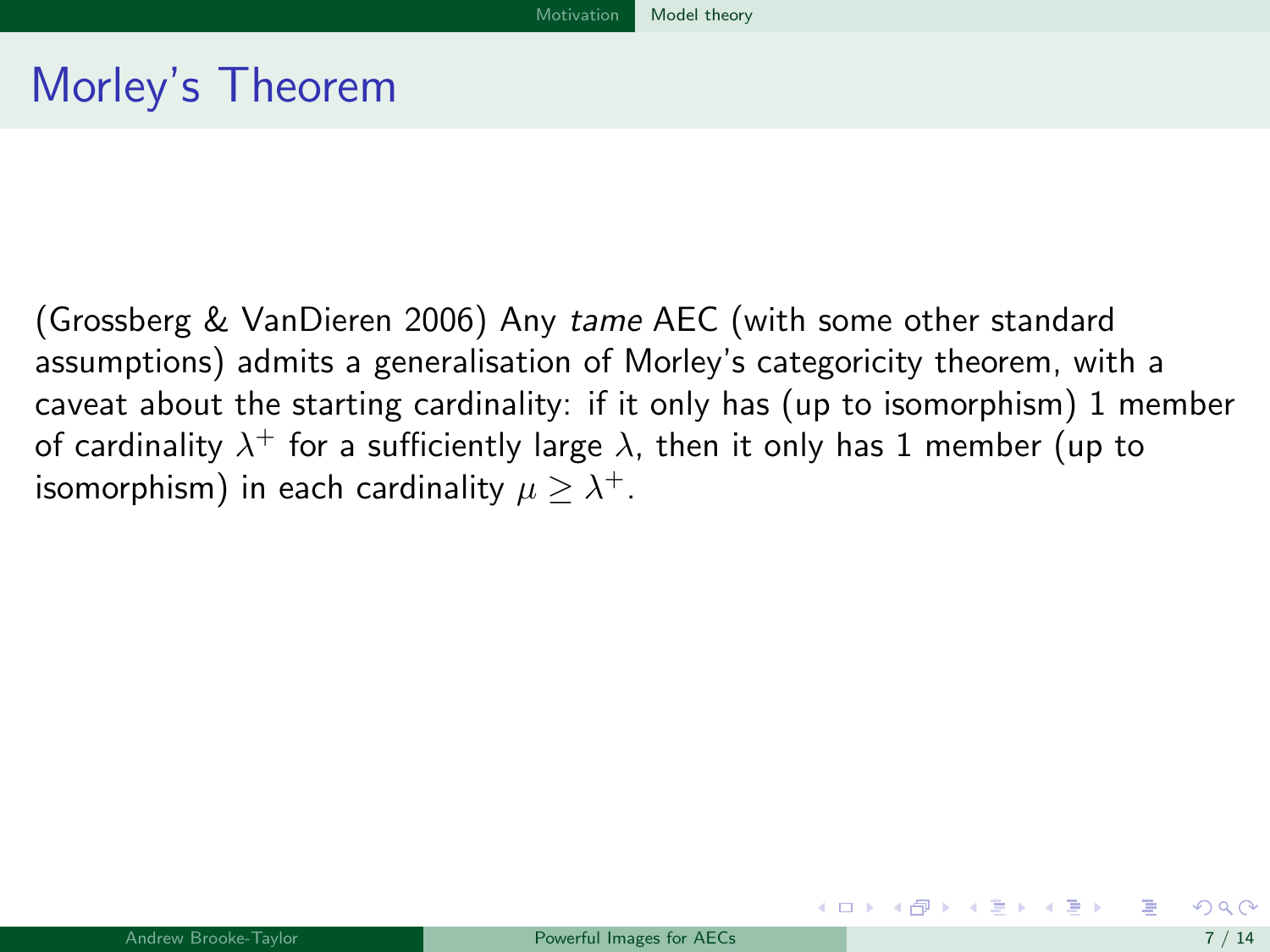<span id="page-17-0"></span>(Grossberg & VanDieren 2006) Any tame AEC (with some other standard assumptions) admits a generalisation of Morley's categoricity theorem, with a caveat about the starting cardinality: if it only has (up to isomorphism) 1 member of cardinality  $\lambda^+$  for a sufficiently large  $\lambda,$  then it only has  $1$  member (up to isomorphism) in each cardinality  $\mu \geq \lambda^+.$ 

### Theorem (Boney 2014)

If there are a proper class of strongly compact cardinals, then every AEC is tame.

メロメ メ部 メメ きょうくきょう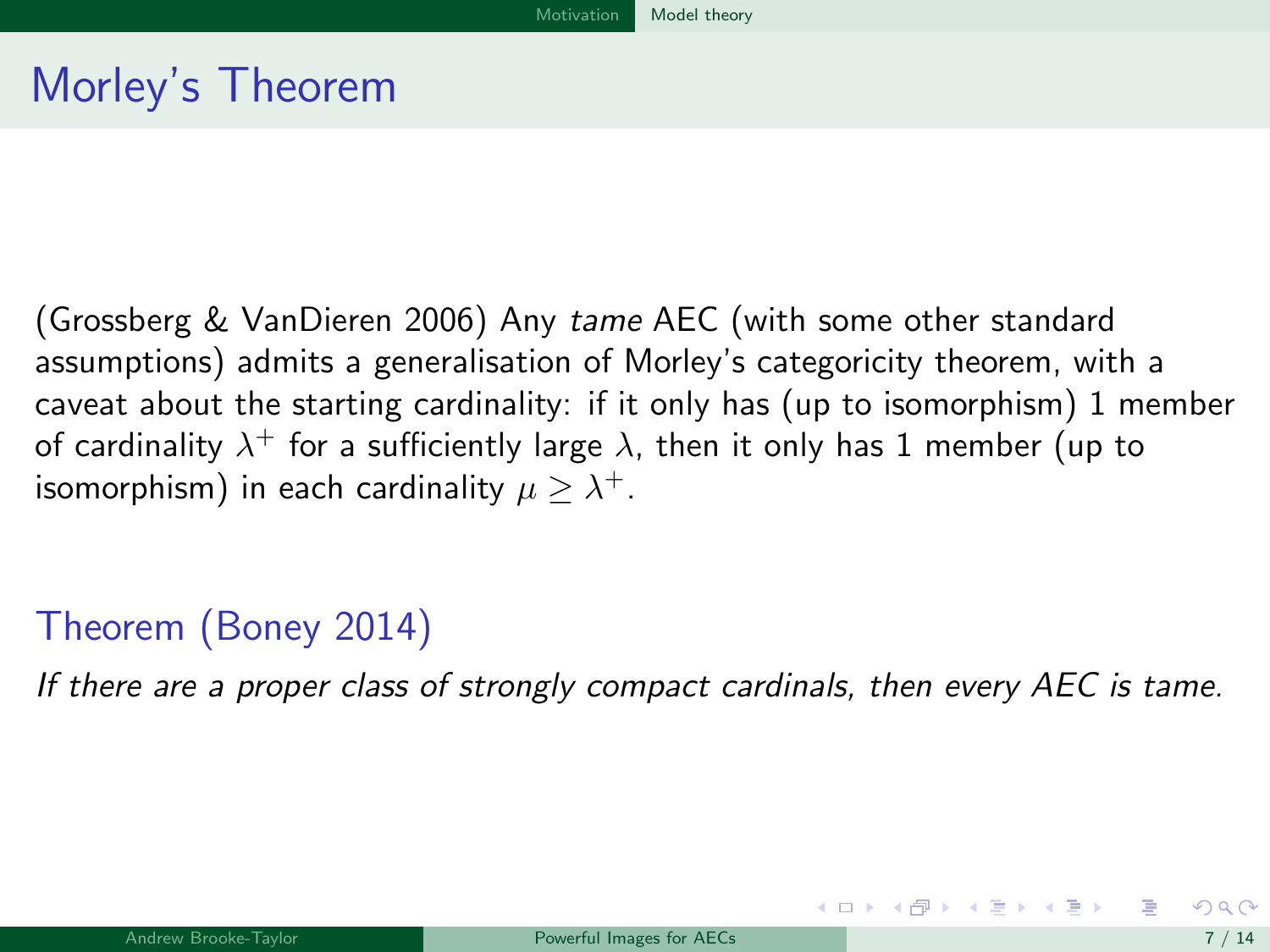## <span id="page-18-0"></span>Generalising from AECS to accessible categories

#### Lieberman and Rosický characterisation

Up to equivalence of categories, an AEC is an accessible category  $K$  with directed colimits, endowed with a faithful functor  $U$  to Set satisfying

- every morphism of  $K$  is mono,
- coherence,
- **•** iso-fullness.

 $\left\{ \begin{array}{ccc} 1 & 0 & 0 \\ 0 & 1 & 0 \end{array} \right.$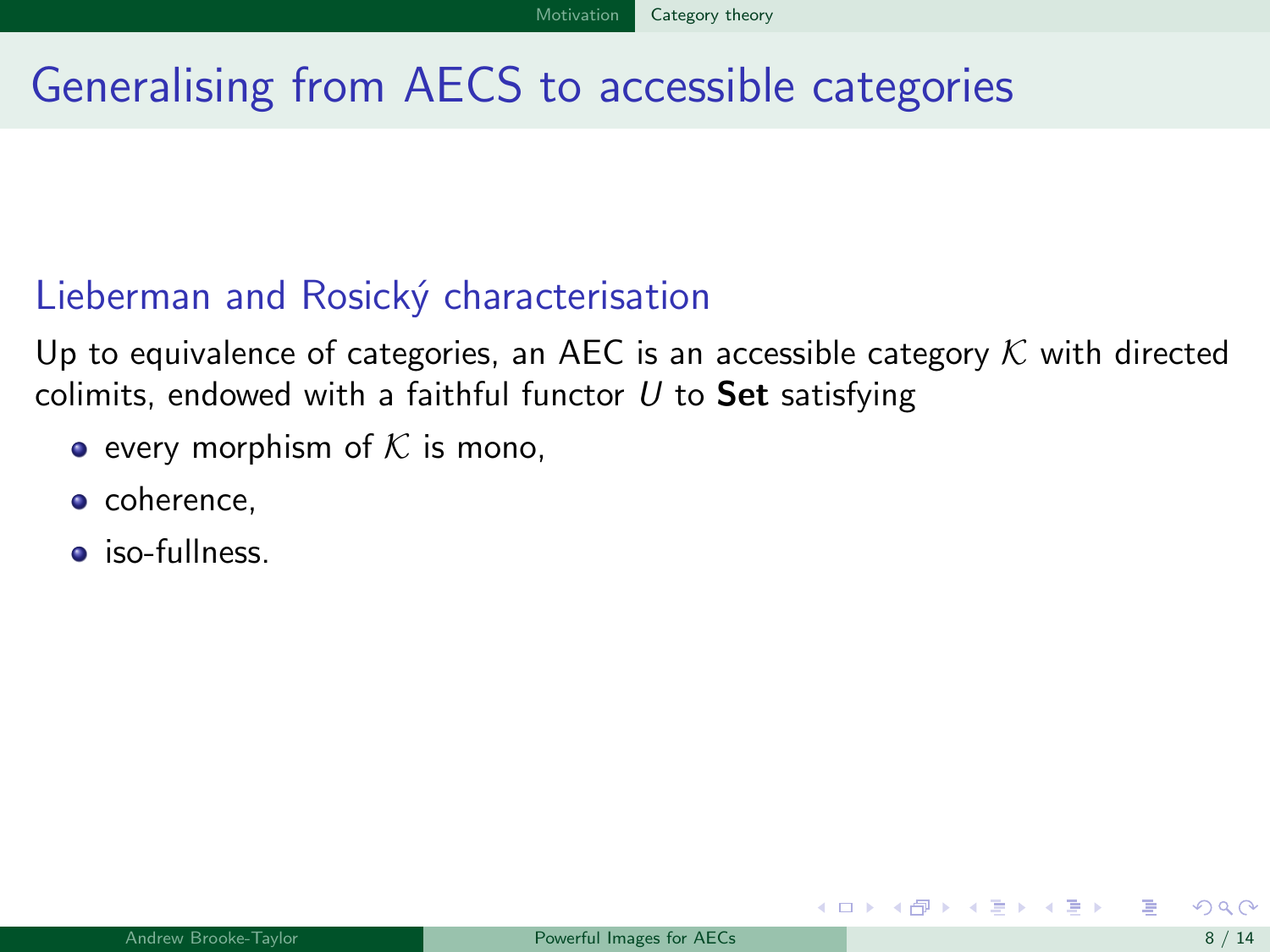## <span id="page-19-0"></span>Generalising from AECS to accessible categories

#### Lieberman and Rosický characterisation

Up to equivalence of categories, an AEC is an accessible category  $K$  with directed colimits, endowed with a faithful functor  $U$  to **Set** satisfying

- every morphism of  $K$  is mono,
- coherence,
- iso-fullness.

Tameness can be reformulated in the more general setting where  $U$  isn't specified, and Boney's theorem still holds.

イロト イ押ト イヨト イヨト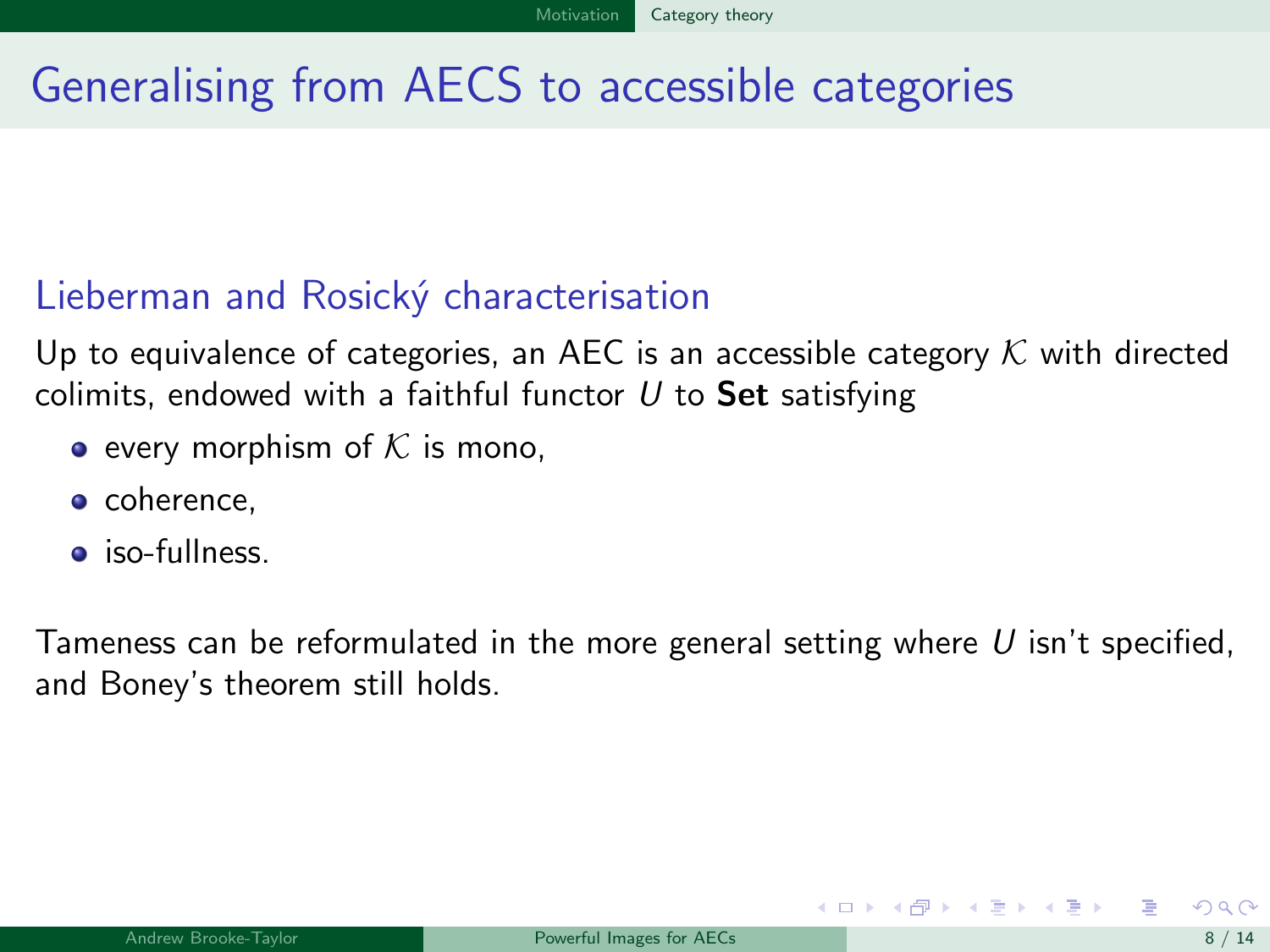## <span id="page-20-0"></span>Generalising from AECS to accessible categories

#### Lieberman and Rosický characterisation

Up to equivalence of categories, an AEC is an accessible category  $K$  with directed colimits, endowed with a faithful functor  $U$  to **Set** satisfying

- every morphism of  $K$  is mono,
- coherence,
- iso-fullness.

Tameness can be reformulated in the more general setting where  $U$  isn't specified, and Boney's theorem still holds. In fact, in this setting it can be seen to follow from an old result of Makkai and Paré.

**K ロ ▶ | K 何 ▶ | K ヨ ▶ | K ヨ ▶ |**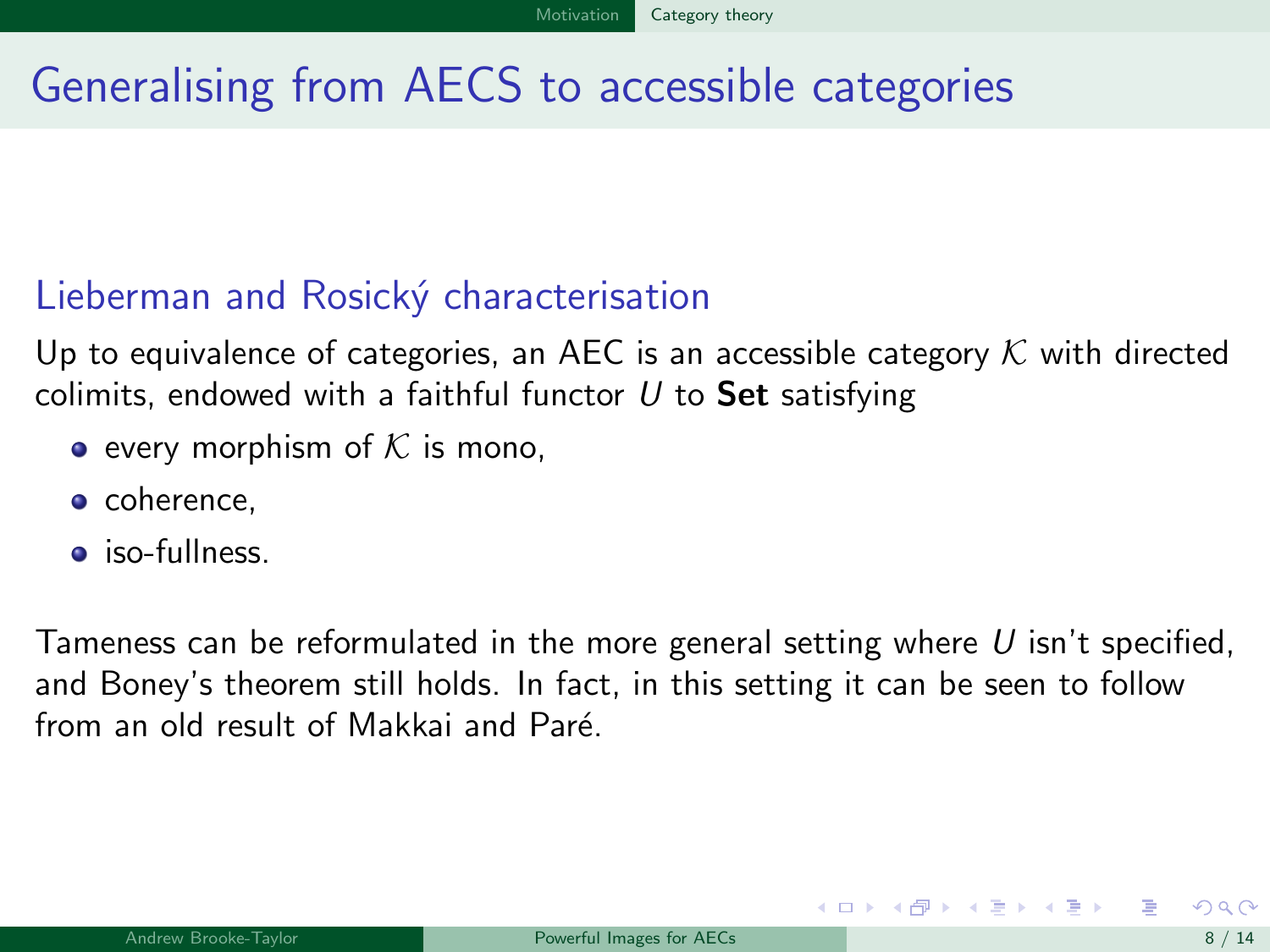## <span id="page-21-0"></span>Powerful subcategories and images

A powerful subcategory  $A$  of a category  $C$  is a full subcategory that is closed under taking subojects.

メロメ メ御き メミメ メミメ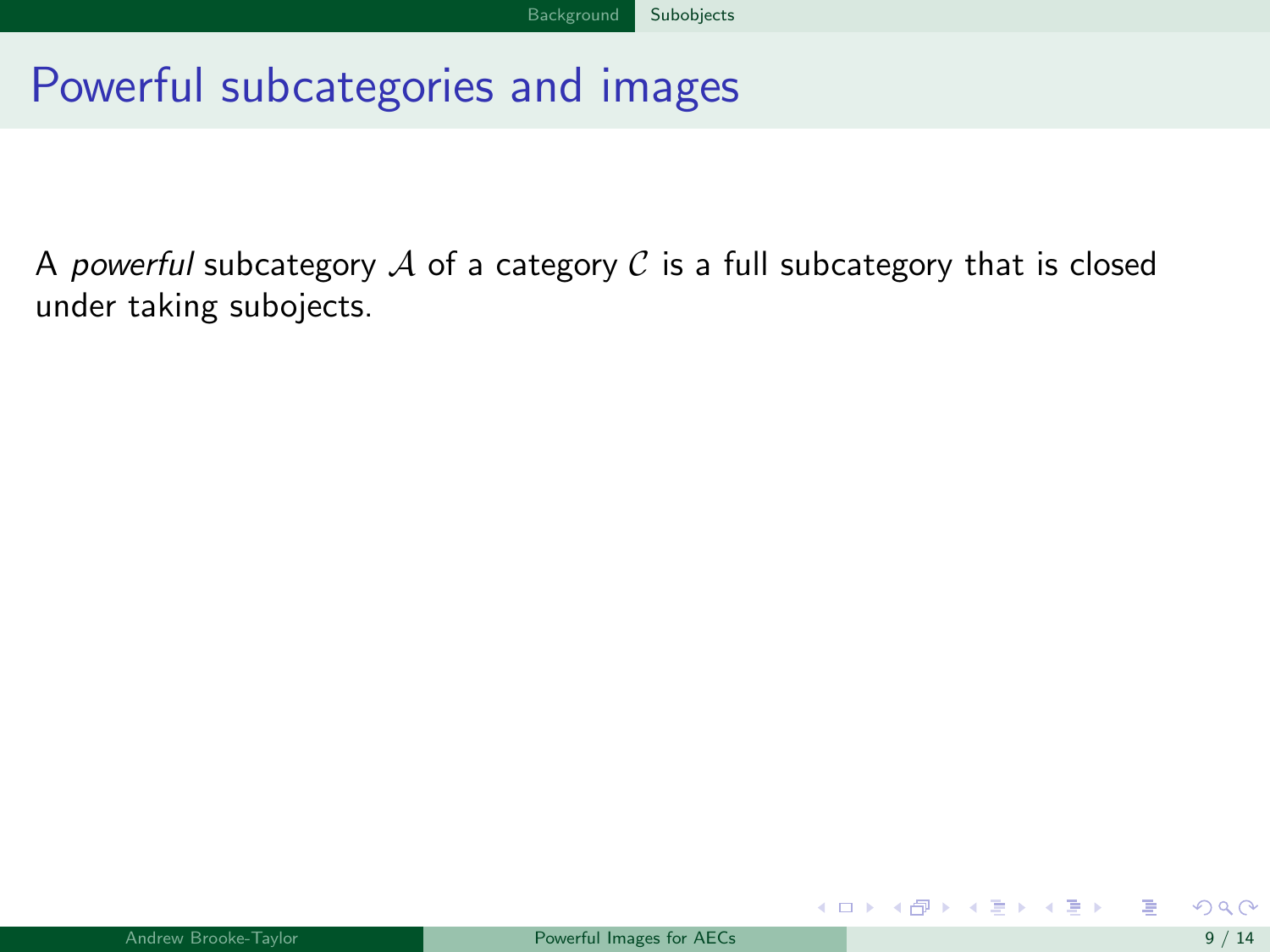## <span id="page-22-0"></span>Powerful subcategories and images

A powerful subcategory A of a category  $\mathcal C$  is a full subcategory that is closed under taking subojects.

#### Motivating example

The category FrAb of free abelian groups is a powerful subcategory of the category **Ab** of abelian groups.

 $\left\{ \begin{array}{ccc} 1 & 0 & 0 \\ 0 & 1 & 0 \end{array} \right.$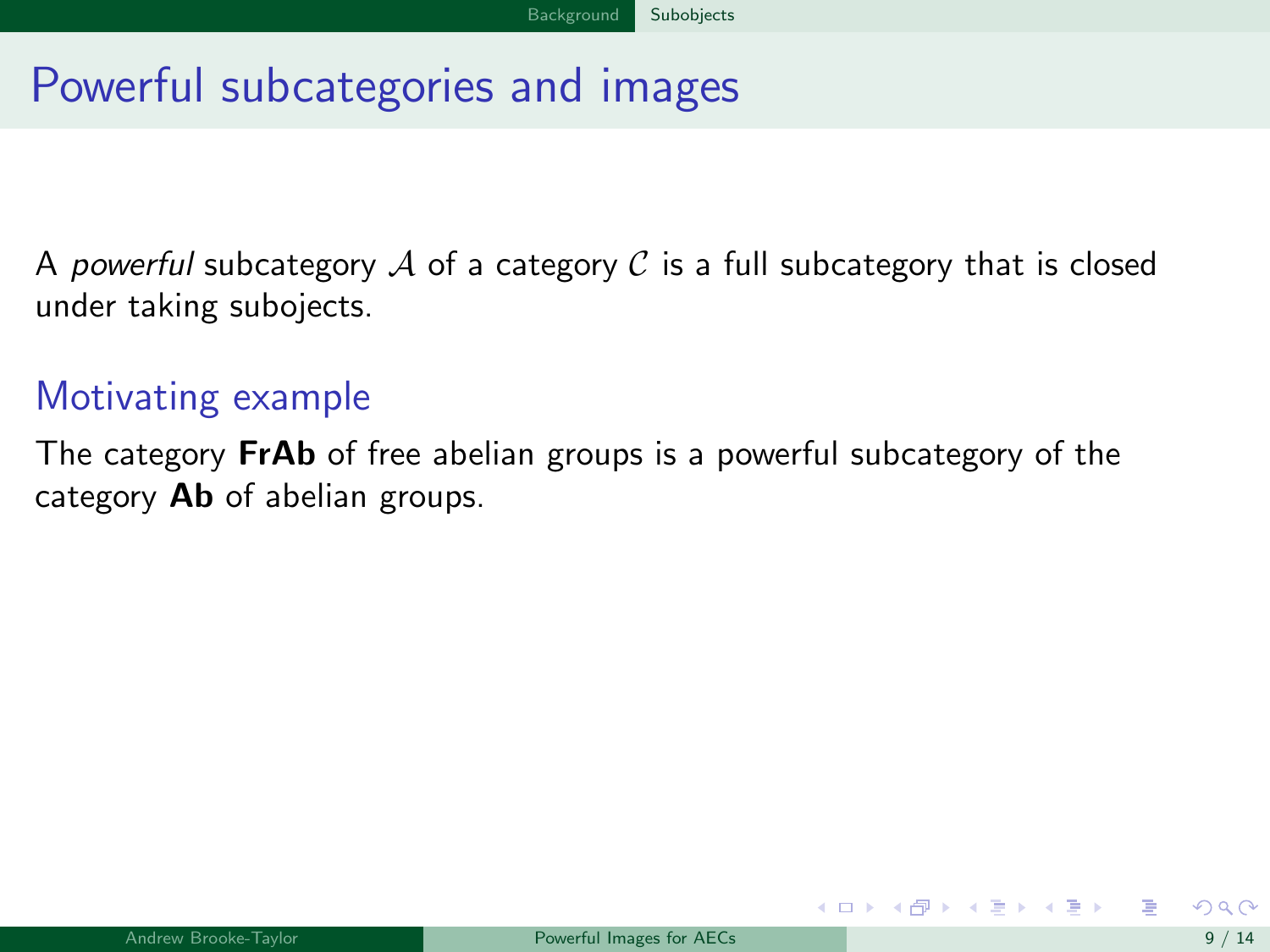# <span id="page-23-0"></span>Powerful subcategories and images

A powerful subcategory A of a category C is a full subcategory that is closed under taking subojects.

### Motivating example

The category **FrAb** of free abelian groups is a powerful subcategory of the category **Ab** of abelian groups.

Note that FrAb is also the image of the free abelian group functor  $F : Set \rightarrow Ab$ .

For a functor  $F : A \rightarrow C$ , the *powerful image* of F is the least powerful subcategory of C containing the image of  $F$ , that is, the full subcategory with objects given by the closure of  $\text{Im}(F)$  under subobjects.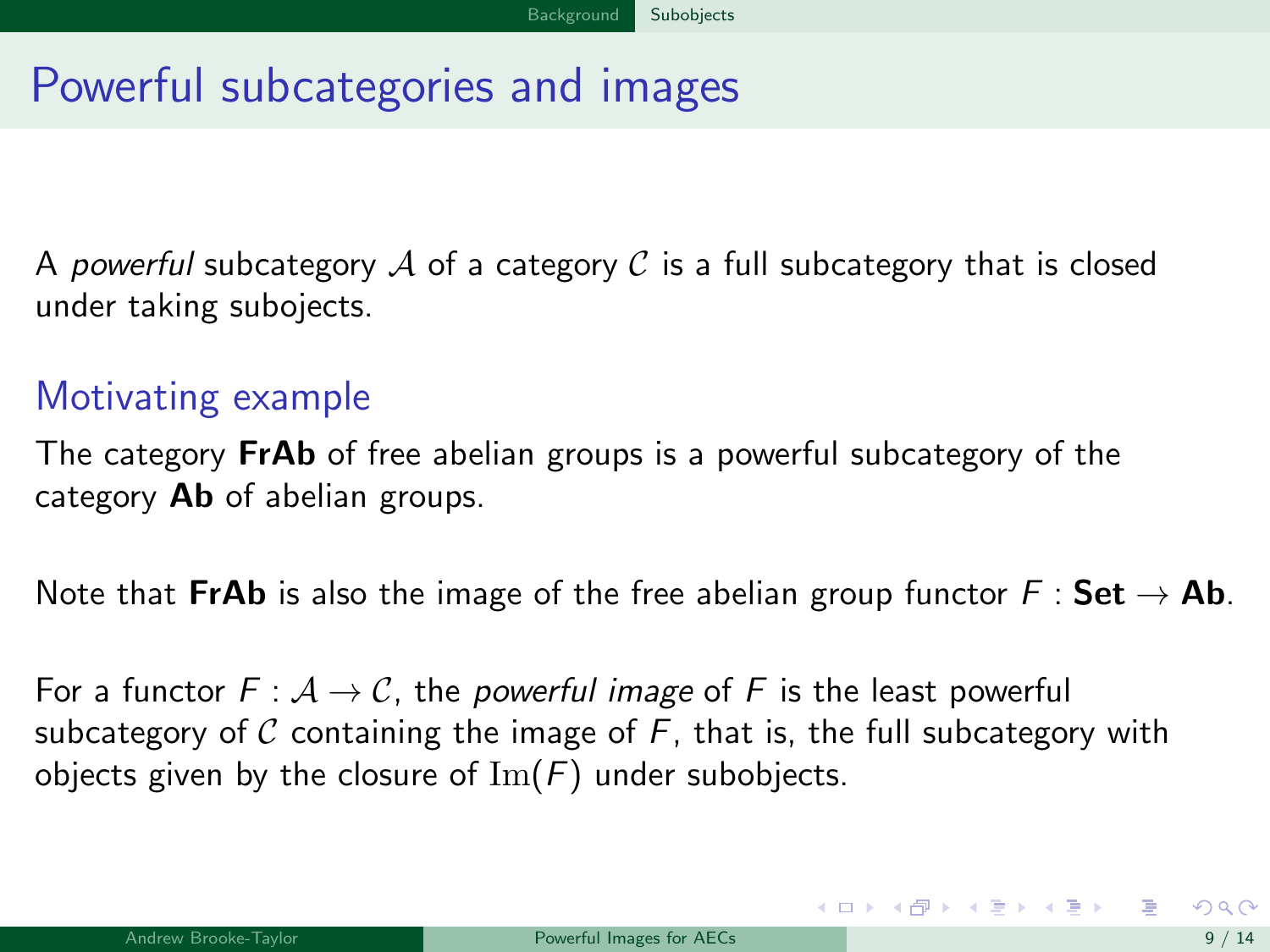重

<span id="page-24-0"></span>メロト メタト メミト メミト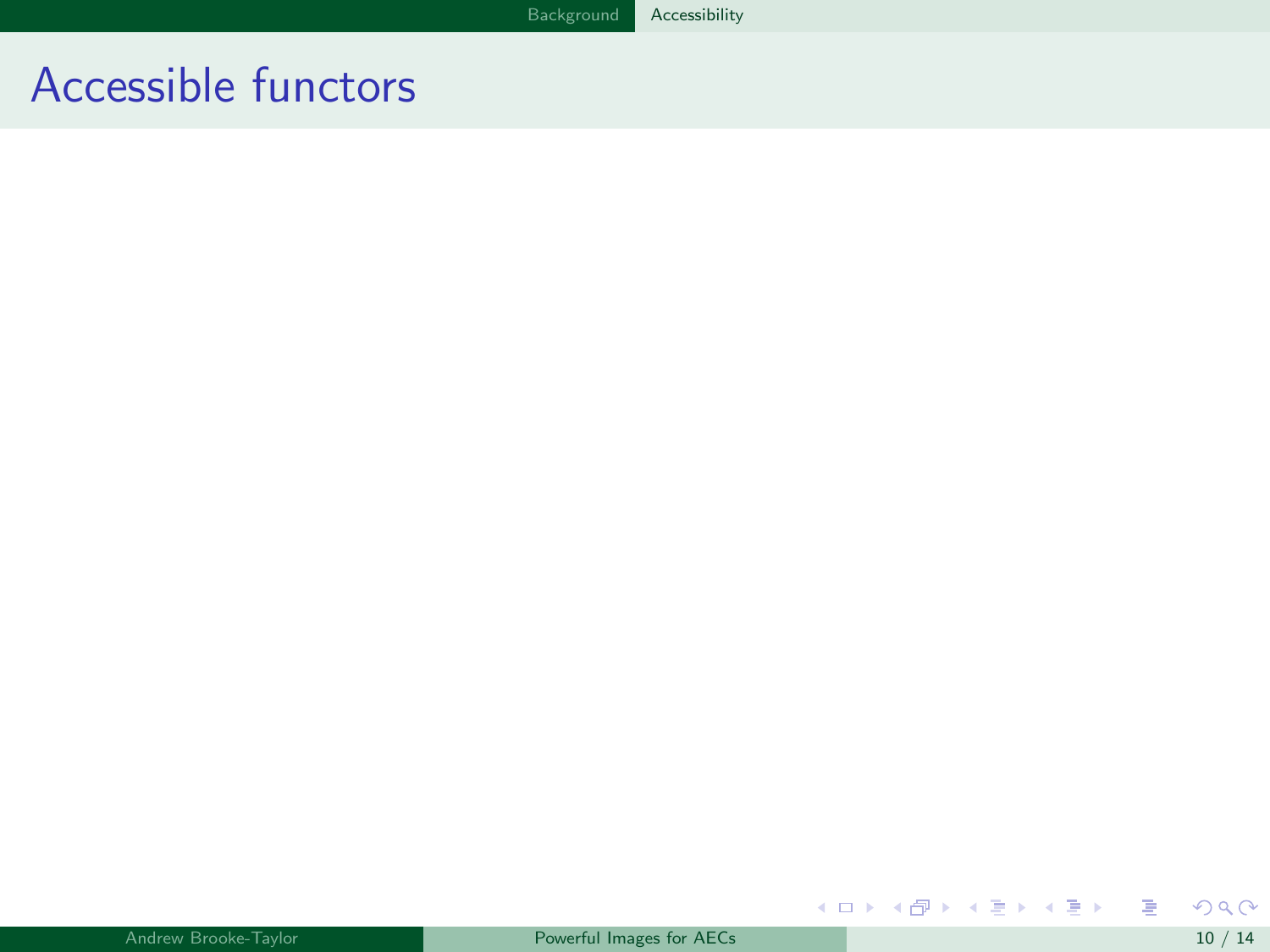<span id="page-25-0"></span>A functor  $F: \mathcal{K} \to \mathcal{L}$  between  $\lambda$ -accessible categories  $\mathcal{K}$  and  $\mathcal{L}$  is  $\lambda$ -accessible if it preserves  $\lambda$ -directed colimits.

#### Example

The free abelian group functor  $F : Set \rightarrow Ab$  is  $\aleph_0$ -accessible.

メロメ メ御き メミメ メミメ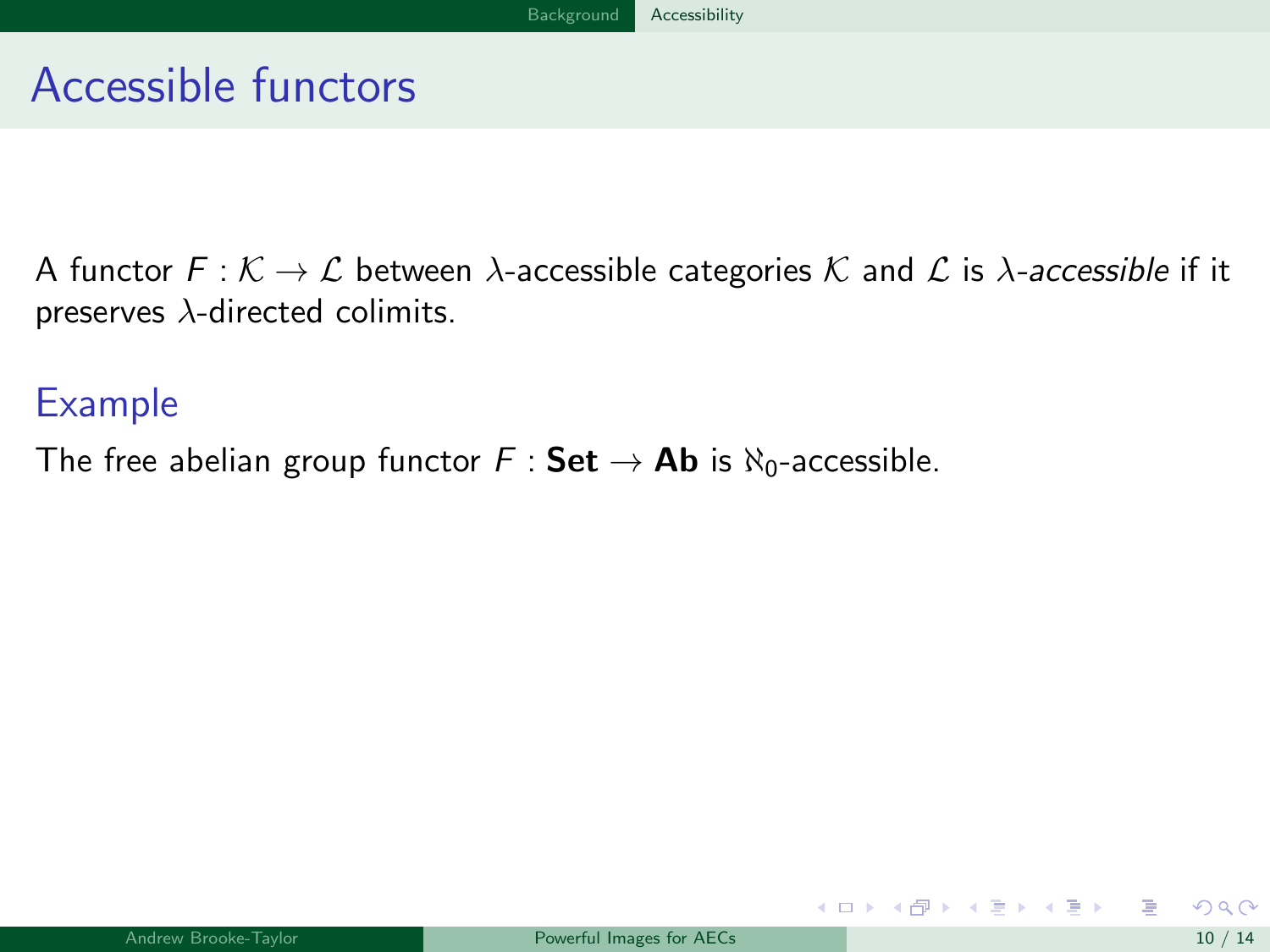<span id="page-26-0"></span>A functor  $F: \mathcal{K} \to \mathcal{L}$  between  $\lambda$ -accessible categories  $\mathcal{K}$  and  $\mathcal{L}$  is  $\lambda$ -accessible if it preserves  $\lambda$ -directed colimits.

#### Example

The free abelian group functor  $F : Set \rightarrow Ab$  is  $\aleph_0$ -accessible.

### Theorem (Makkai & Paré, 1989)

Suppose there is a proper class of strongly compact cardinals. Then the powerful image of any accessible functor is accessible.

メロメ メ御 メメ きょうくきょう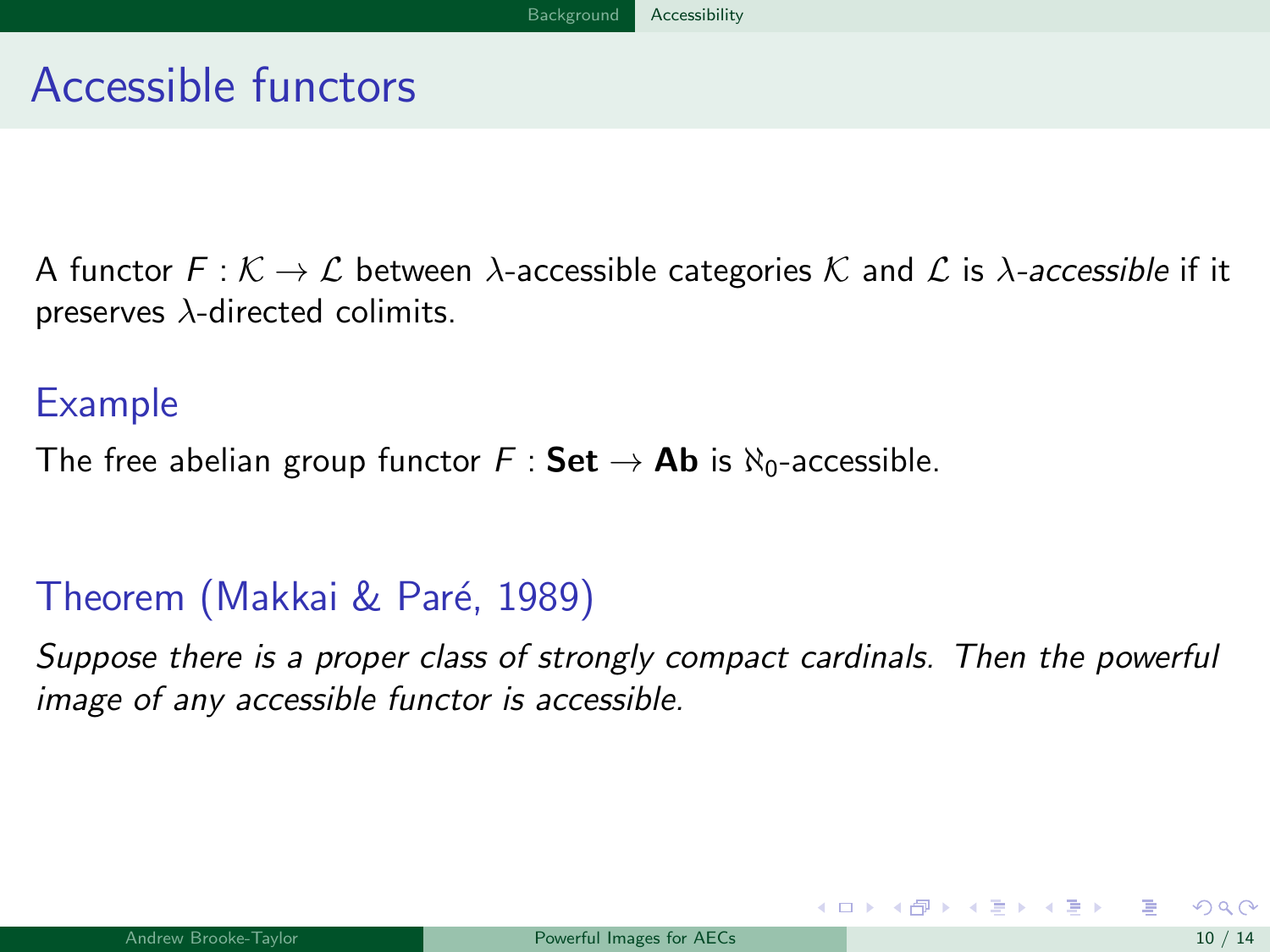<span id="page-27-0"></span>A functor  $F: \mathcal{K} \to \mathcal{L}$  between  $\lambda$ -accessible categories  $\mathcal{K}$  and  $\mathcal{L}$  is  $\lambda$ -accessible if it preserves  $\lambda$ -directed colimits.

#### Example

The free abelian group functor  $F : Set \rightarrow Ab$  is  $\aleph_0$ -accessible.

### Theorem (Makkai & Paré, 1989)

Suppose there is a proper class of strongly compact cardinals. Then the powerful image of any accessible functor is accessible.

Lieberman and Rosický showed that Boney's Theorem follows from this result.

メロメ メ御き メミメ メミメー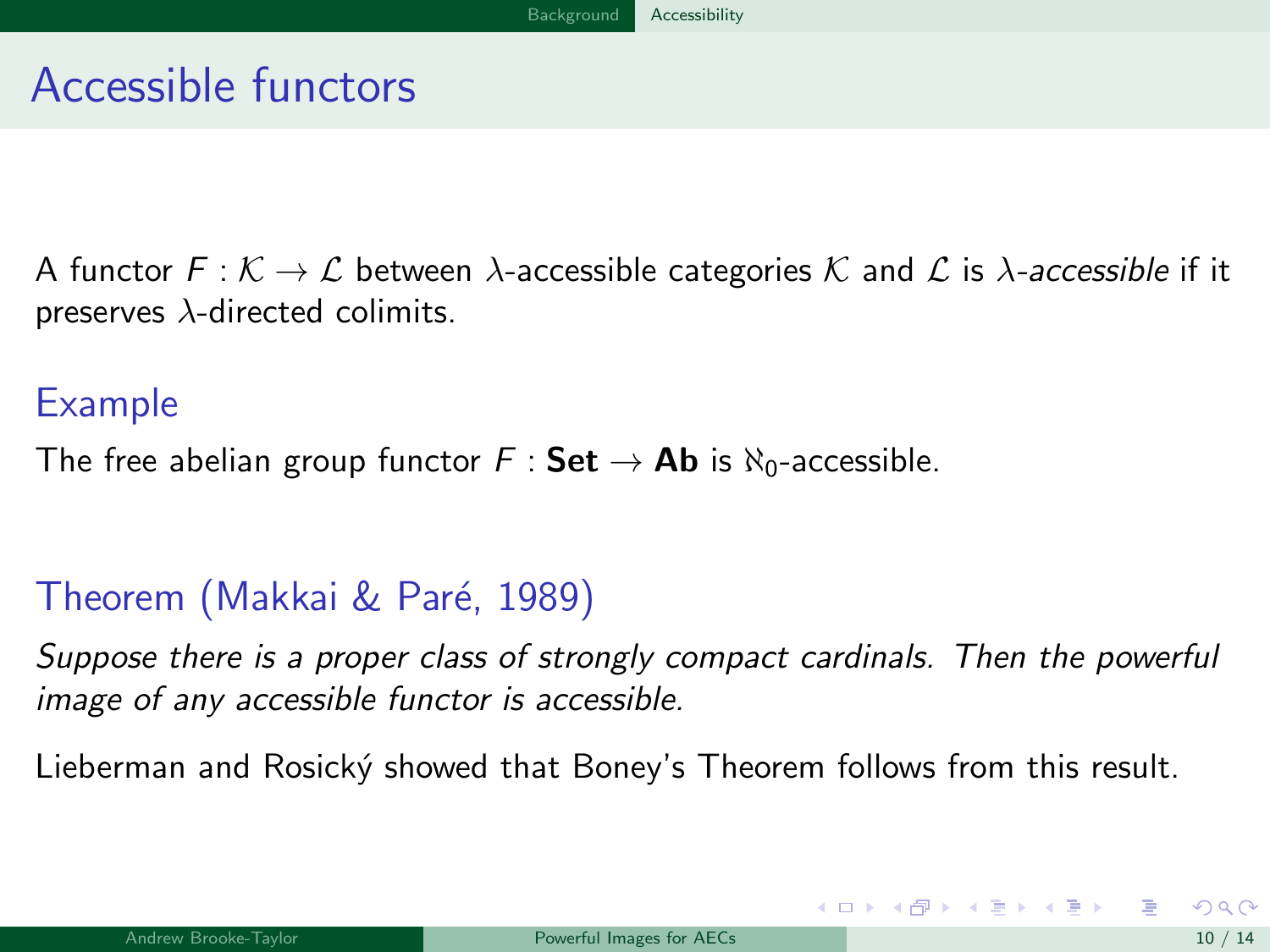<span id="page-28-0"></span>A cardinal  $\kappa$  is strongly compact if every  $\kappa$ -complete filter (on any set) extends to a  $\kappa$ -complete ultrafilter.

メロメ メ御き メミメ メミメ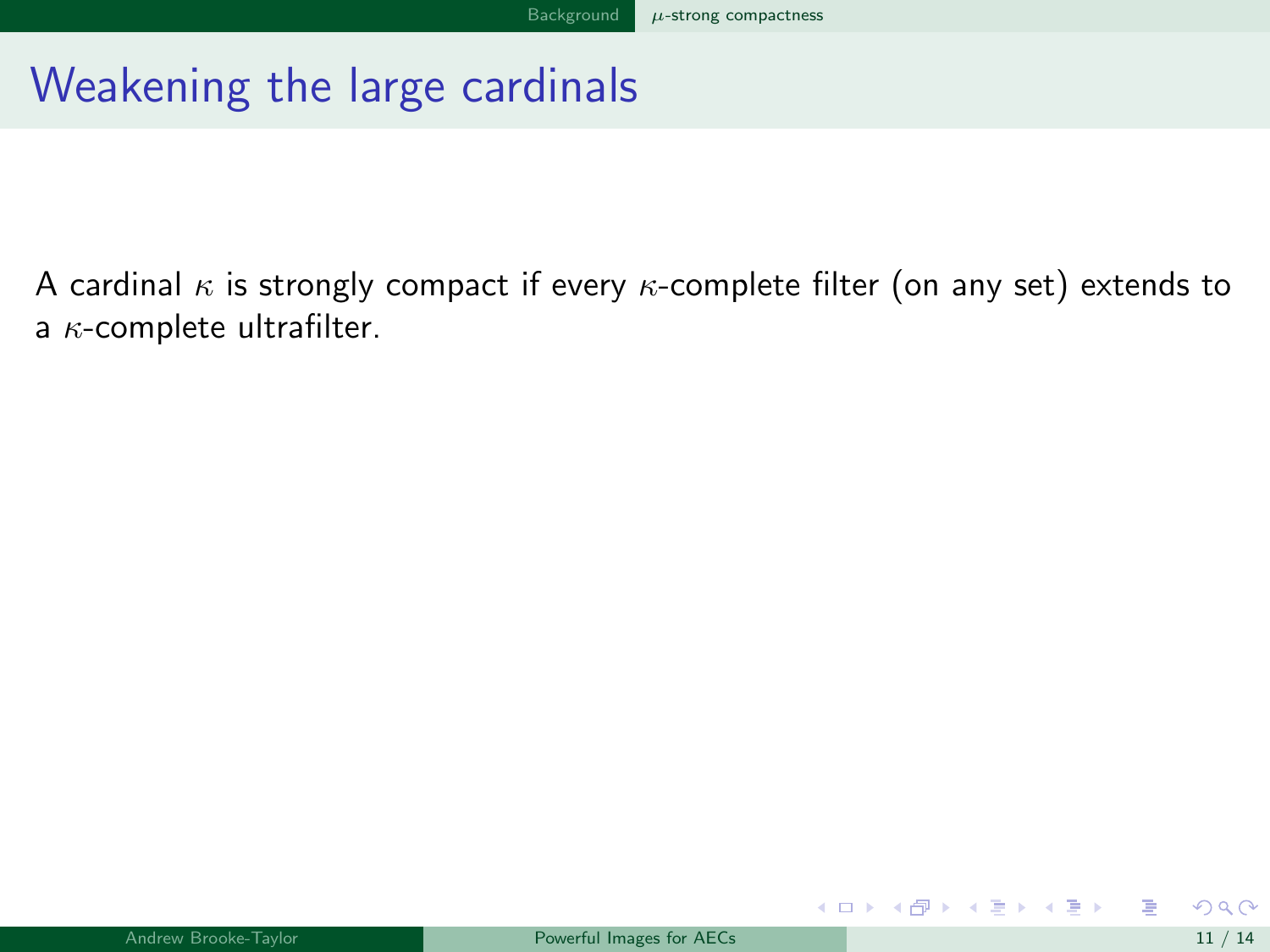<span id="page-29-0"></span>A cardinal  $\kappa$  is strongly compact if every  $\kappa$ -complete filter (on any set) extends to a  $\kappa$ -complete ultrafilter.

For  $\gamma \leq \kappa$ , we say  $\kappa$  is  $\gamma$ -strongly compact (or  $L_{\gamma,\omega}$ -compact) if every  $\kappa$ -complete filter (on any set) extends to a  $\gamma$ -complete ultrafilter.

メロメ メ御き メミメ メミメー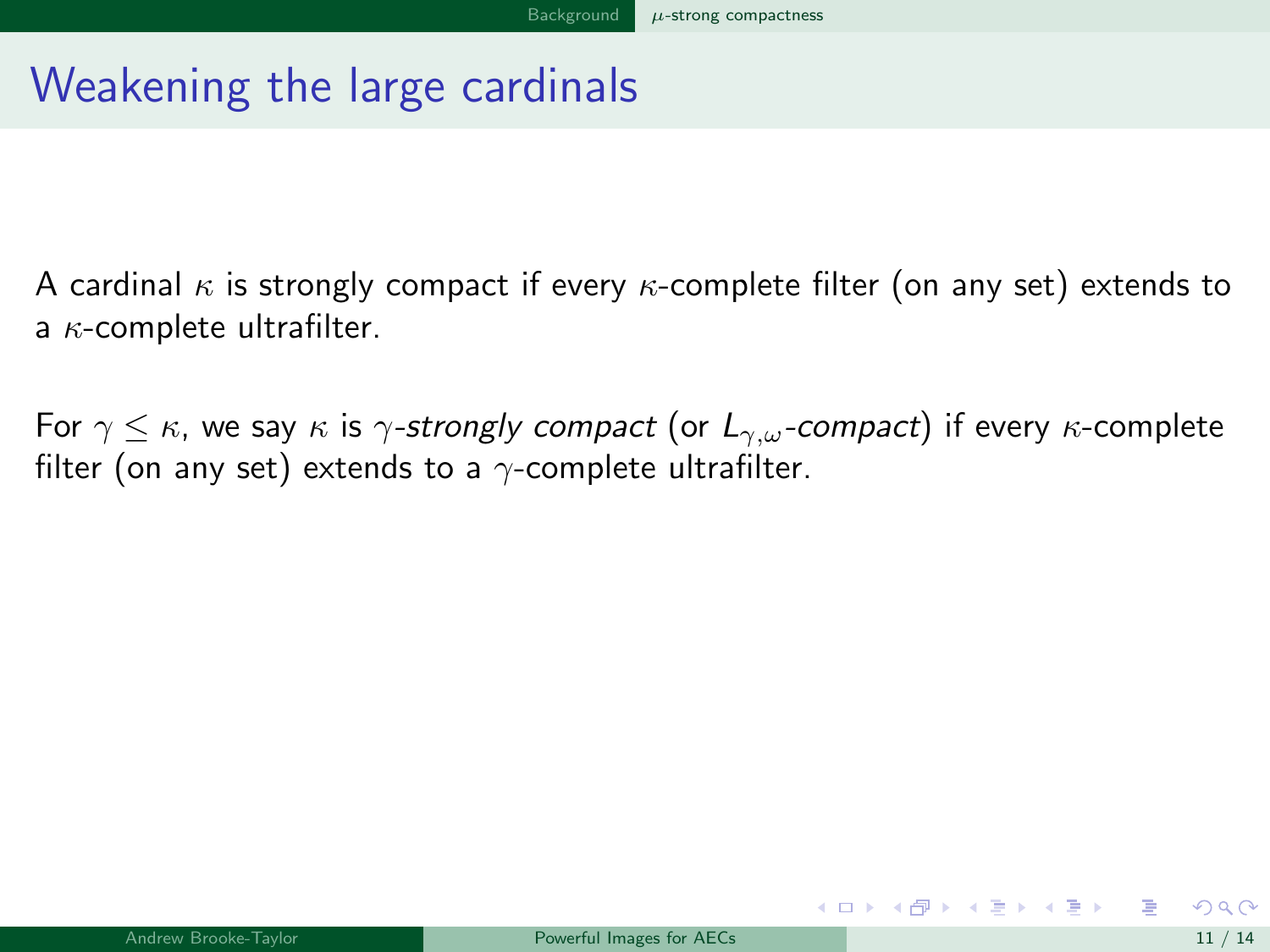<span id="page-30-0"></span>A cardinal  $\kappa$  is strongly compact if every  $\kappa$ -complete filter (on any set) extends to a  $\kappa$ -complete ultrafilter.

For  $\gamma \leq \kappa$ , we say  $\kappa$  is  $\gamma$ -strongly compact (or  $L_{\gamma,\omega}$ -compact) if every  $\kappa$ -complete filter (on any set) extends to a  $\gamma$ -complete ultrafilter.

Clearly if  $\kappa$  is strongly compact it is  $\gamma$ -strongly compact for every  $\gamma \leq \kappa$ . Also note that if  $\kappa$  is  $\gamma$ -strongly compact and  $\lambda > \kappa$  then  $\lambda$  is also  $\gamma$ -strongly compact.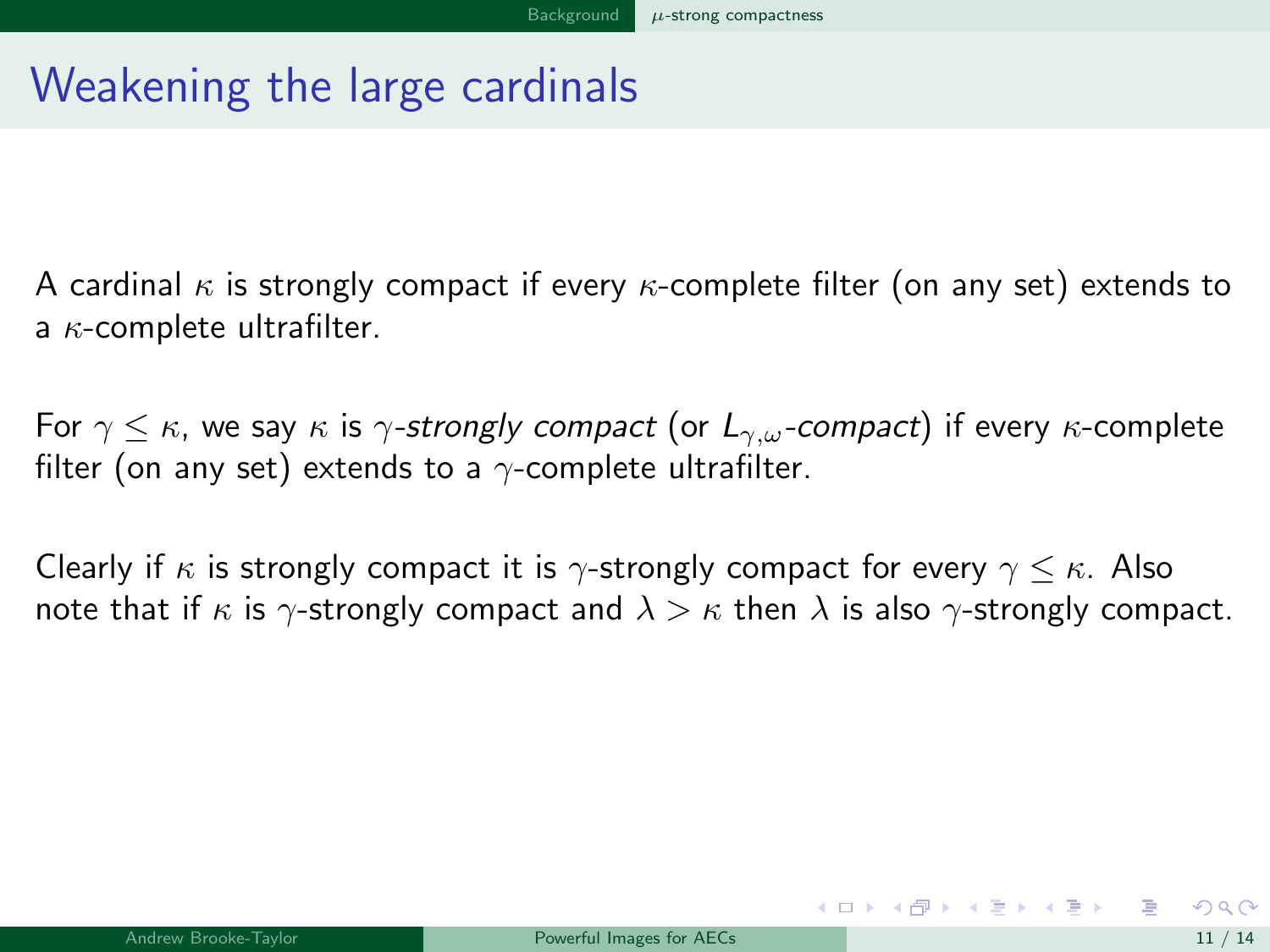<span id="page-31-0"></span>A cardinal  $\kappa$  is strongly compact if every  $\kappa$ -complete filter (on any set) extends to a  $\kappa$ -complete ultrafilter.

For  $\gamma \leq \kappa$ , we say  $\kappa$  is  $\gamma$ -strongly compact (or  $L_{\gamma,\omega}$ -compact) if every  $\kappa$ -complete filter (on any set) extends to a  $\gamma$ -complete ultrafilter.

Clearly if  $\kappa$  is strongly compact it is  $\gamma$ -strongly compact for every  $\gamma \leq \kappa$ . Also note that if  $\kappa$  is  $\gamma$ -strongly compact and  $\lambda > \kappa$  then  $\lambda$  is also  $\gamma$ -strongly compact.

 $\gamma$ -strong compactness is consistently a strictly weaker notion than strong compactness.

K ロ X K @ X K 할 X K 할 X 시 할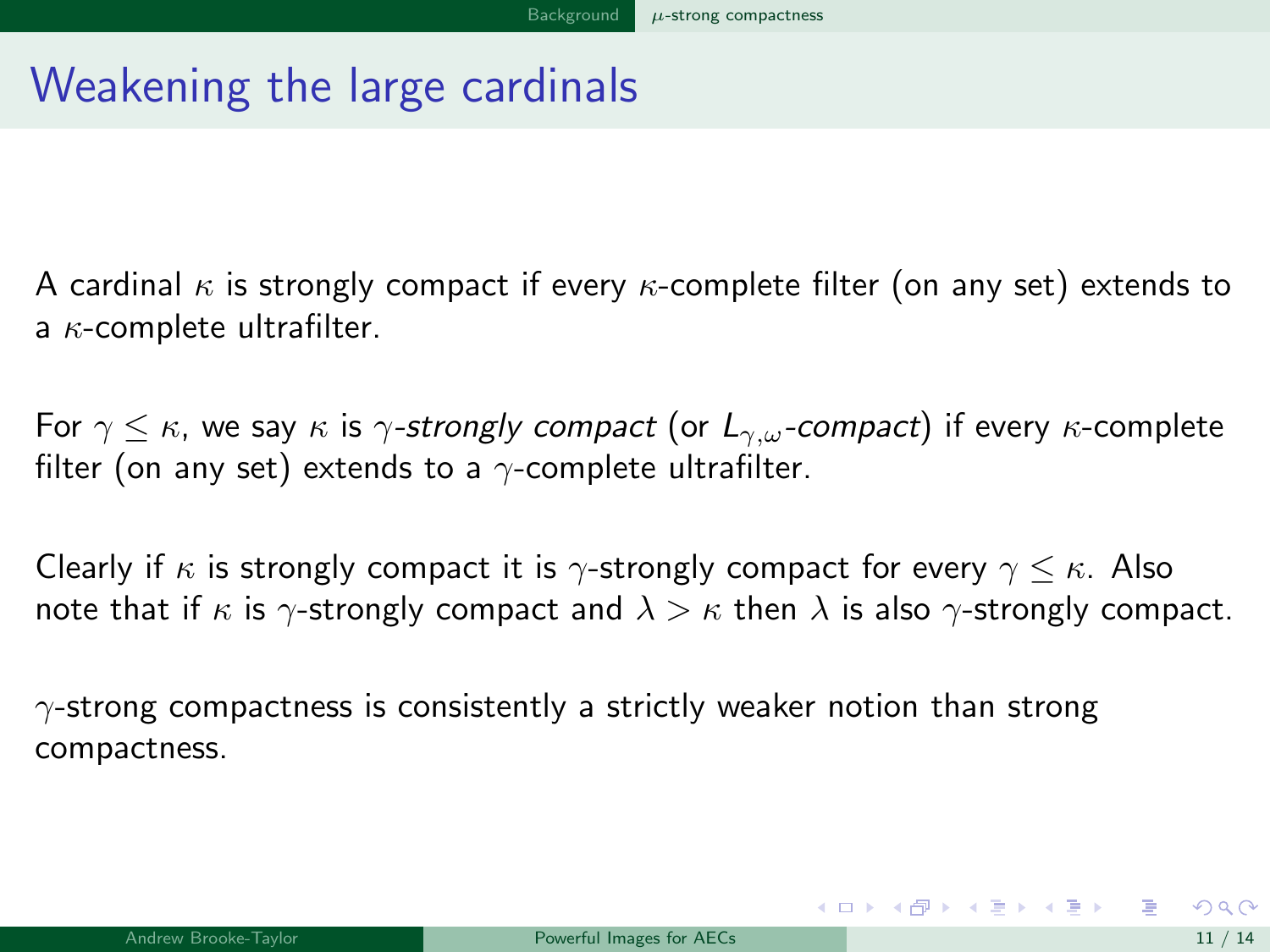### <span id="page-32-0"></span>Embedding reformulation

#### Theorem (Bagaria & Magidor, 2014)

A cardinal  $\kappa$  is  $\gamma$ -strongly compact if and only if for every  $\alpha > \kappa$  there is an elementary embedding  $j: V \rightarrow M$  definable in V, where V is the universe of all sets and M is an inner model of ZFC, such that

- $\kappa > \text{crit}(i) > \gamma$  (where crit(j) is the least cardinal  $\delta$  such that  $i(\delta) \neq \delta$ ),
- there is a set  $A \supseteq i^{\omega} \alpha$  such that  $A \in M$  and  $M \models |A| < i(\kappa)$ .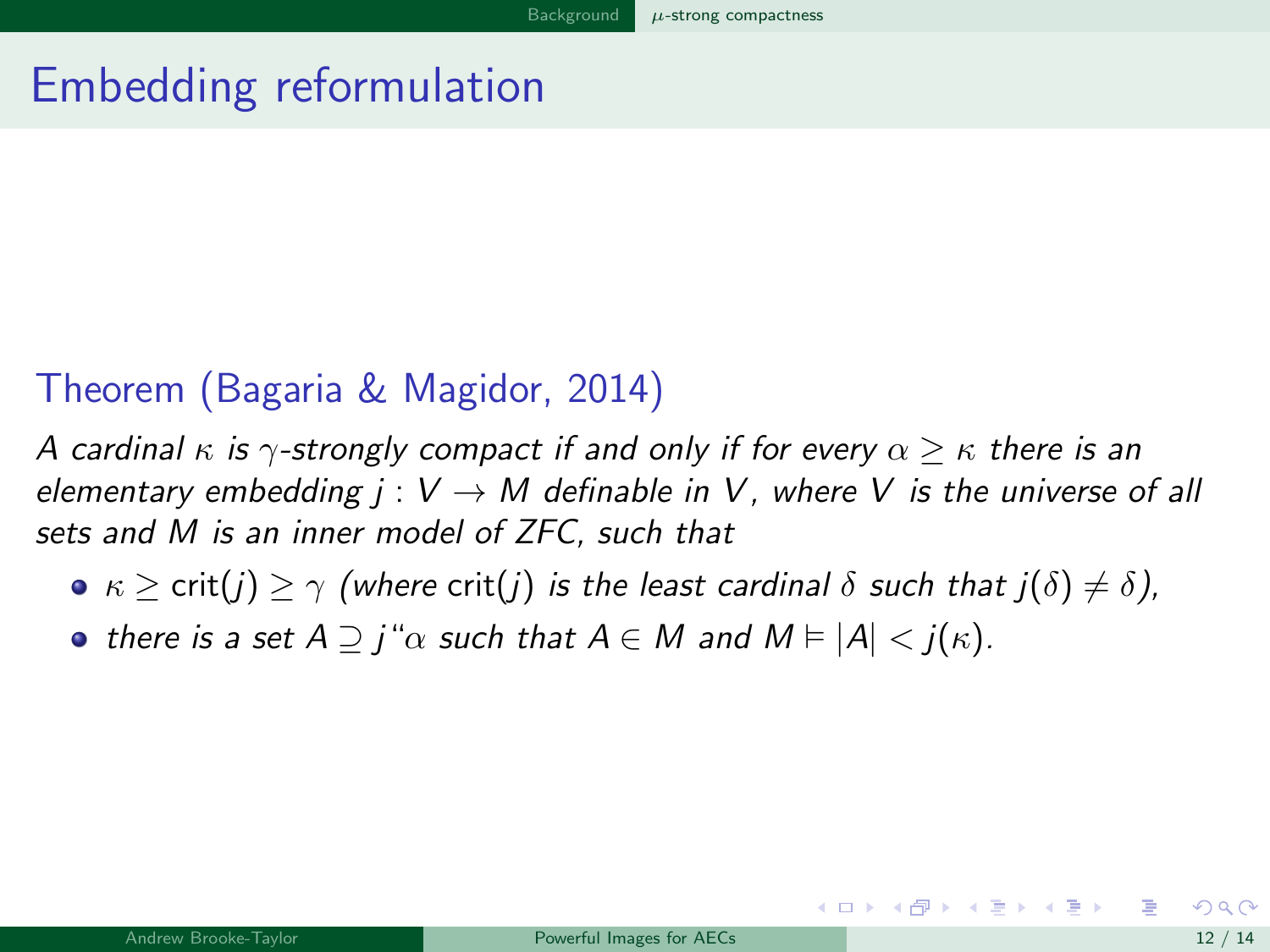### <span id="page-33-0"></span>Improving on Makkai & Paré

### Theorem (B.-T. & Rosický)

Suppose for every  $\gamma$  there is a  $\gamma$ -strongly compact cardinal. Then the powerful image of any accessible functor is accessible.

メロメ メ御 メメ きょうくきょう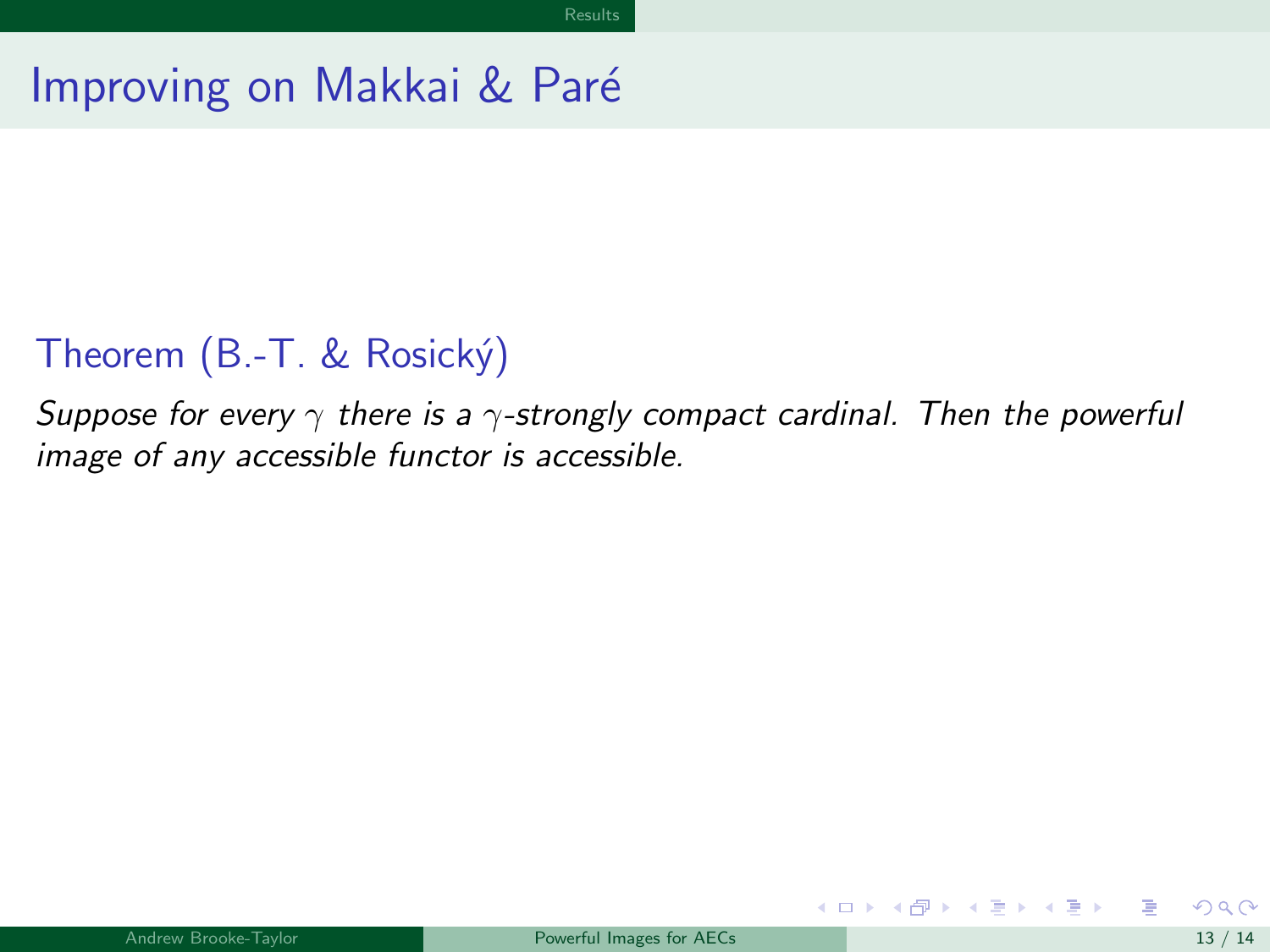### <span id="page-34-0"></span>Improving on Makkai & Paré

### Theorem (B.-T. & Rosický)

Suppose for every  $\gamma$  there is a  $\gamma$ -strongly compact cardinal. Then the powerful image of any accessible functor is accessible.

#### **Corollary**

Suppose for every  $\gamma$  there is a  $\gamma$ -strongly compact cardinal. Then every AEC is tame.

イロト イ押ト イヨト イヨト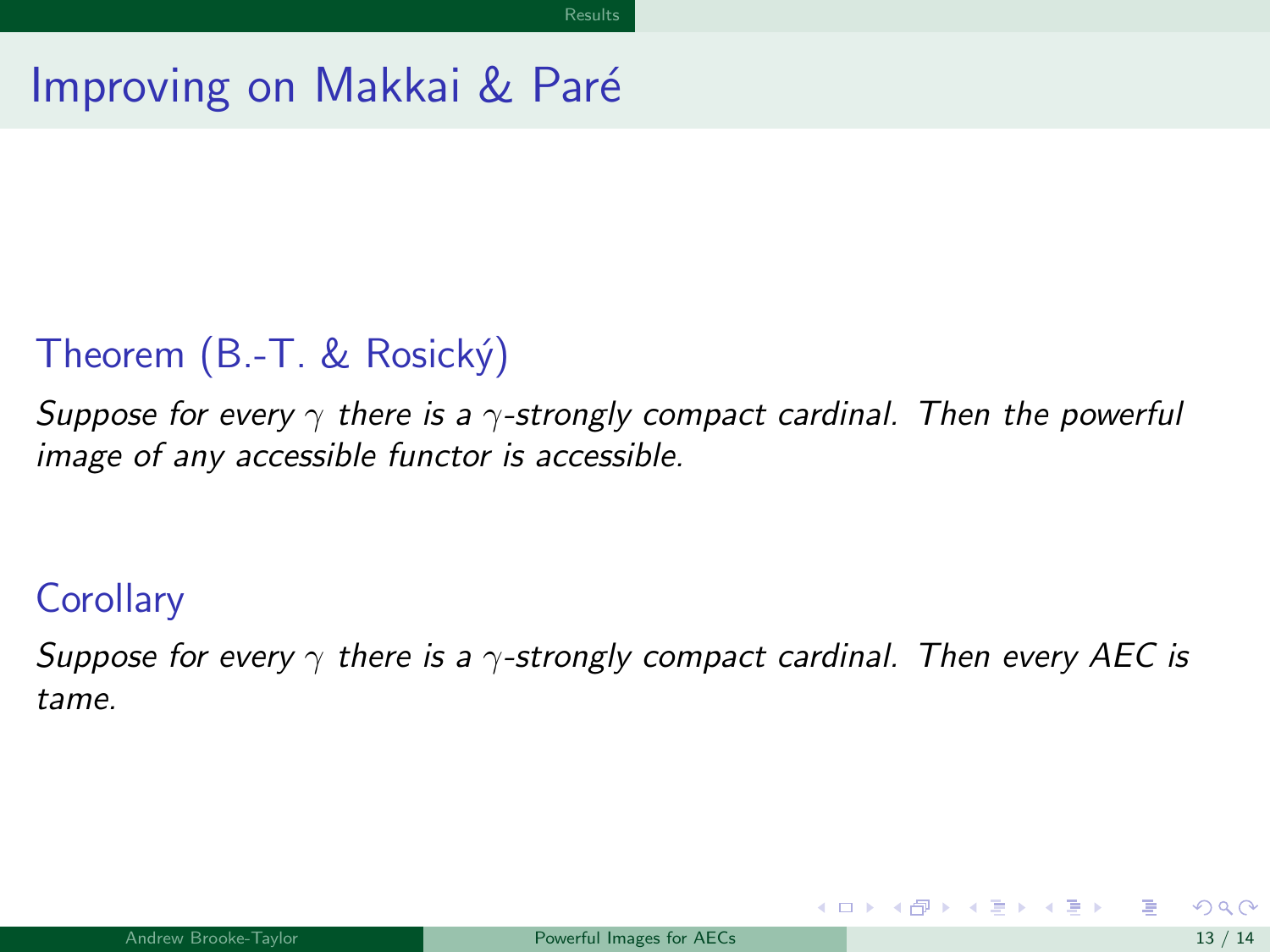<span id="page-35-0"></span>Suppose  $F: \mathcal{K} \to \mathcal{L}$  is a  $\lambda$  accessible functor, and take a cardinal  $\mu \triangleright \lambda$  that is greater than the number of  $\lambda$ -presentable objects in K.

イロト イ押 トイヨ トイヨ トー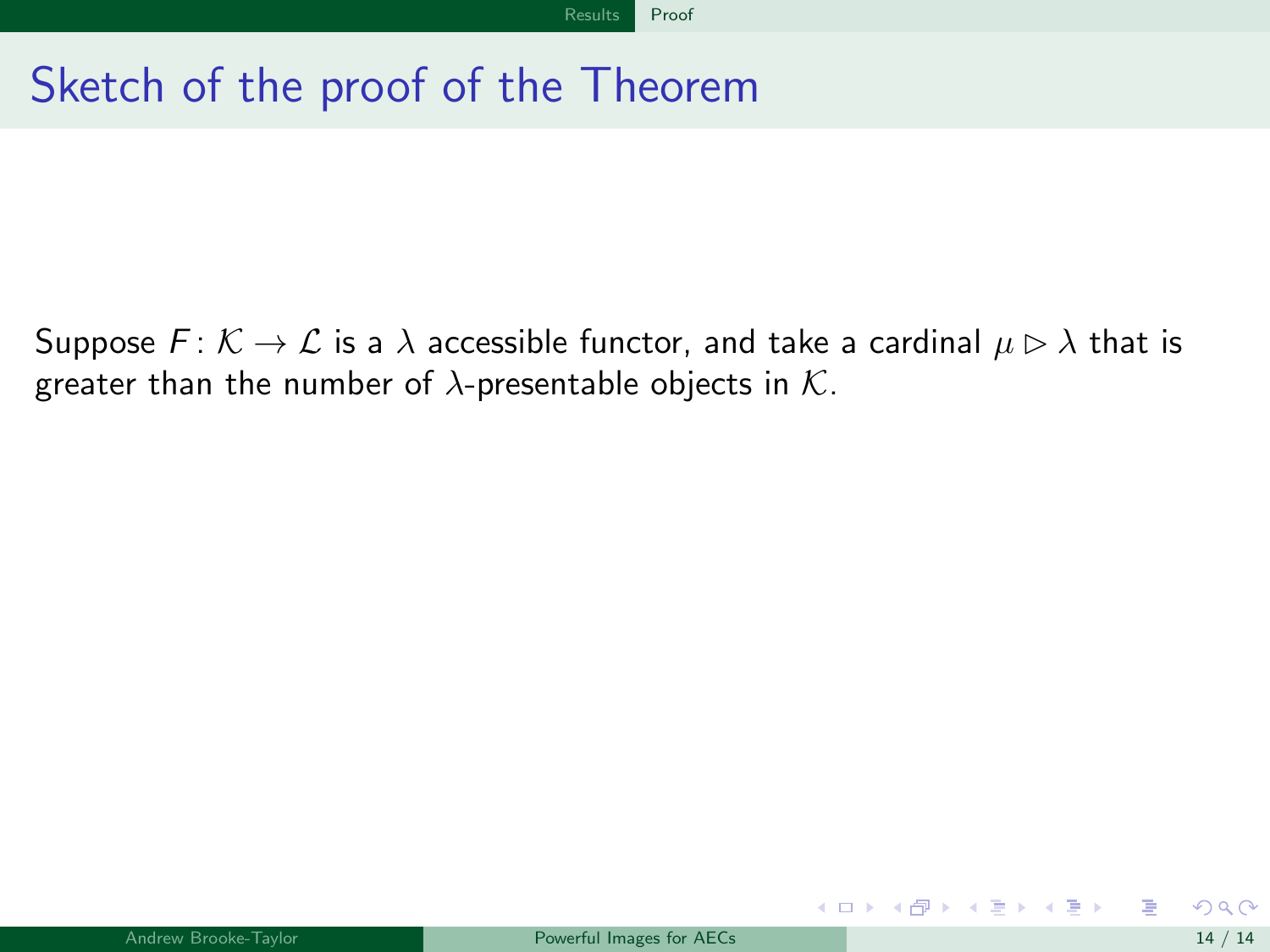<span id="page-36-0"></span>Suppose  $F: \mathcal{K} \to \mathcal{L}$  is a  $\lambda$  accessible functor, and take a cardinal  $\mu \triangleright \lambda$  that is greater than the number of  $\lambda$ -presentable objects in K. Let  $\kappa$  be  $\mu$ -strongly complact, such that  $\kappa \geq \mu$ . We show that the powerful image of F is  $\kappa$ -accessible.

イロト イ押 トイヨ トイヨ トー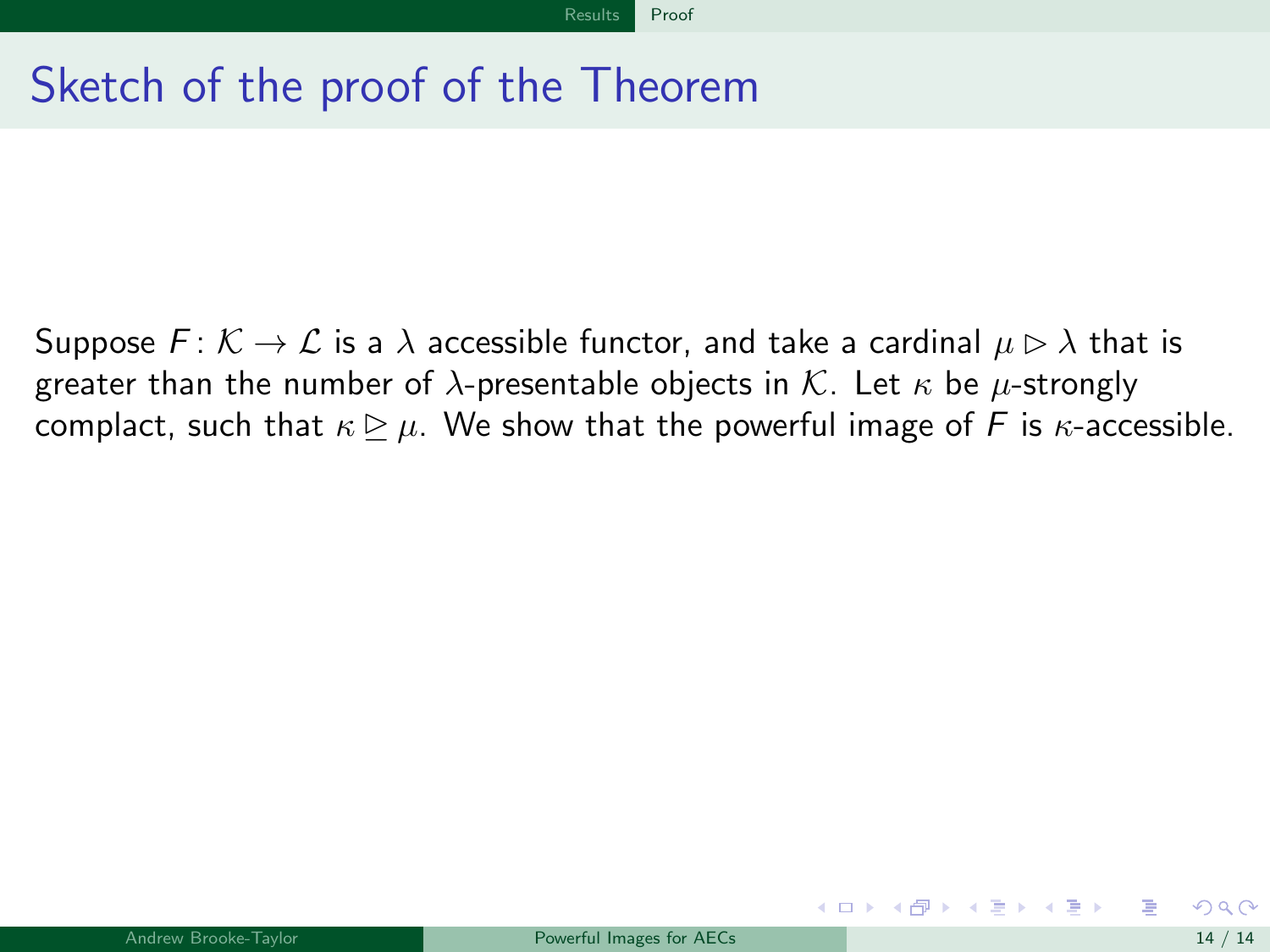<span id="page-37-0"></span>Suppose  $F: \mathcal{K} \to \mathcal{L}$  is a  $\lambda$  accessible functor, and take a cardinal  $\mu \triangleright \lambda$  that is greater than the number of  $\lambda$ -presentable objects in K. Let  $\kappa$  be  $\mu$ -strongly complact, such that  $\kappa \triangleright \mu$ . We show that the powerful image of F is  $\kappa$ -accessible.

The problem reduces to showing that the powerful image is closed under  $\kappa$ -directed colimits, for  $\kappa$  a  $\gamma$ -strongly compact cardinal.

イロト イ押ト イヨト イヨト